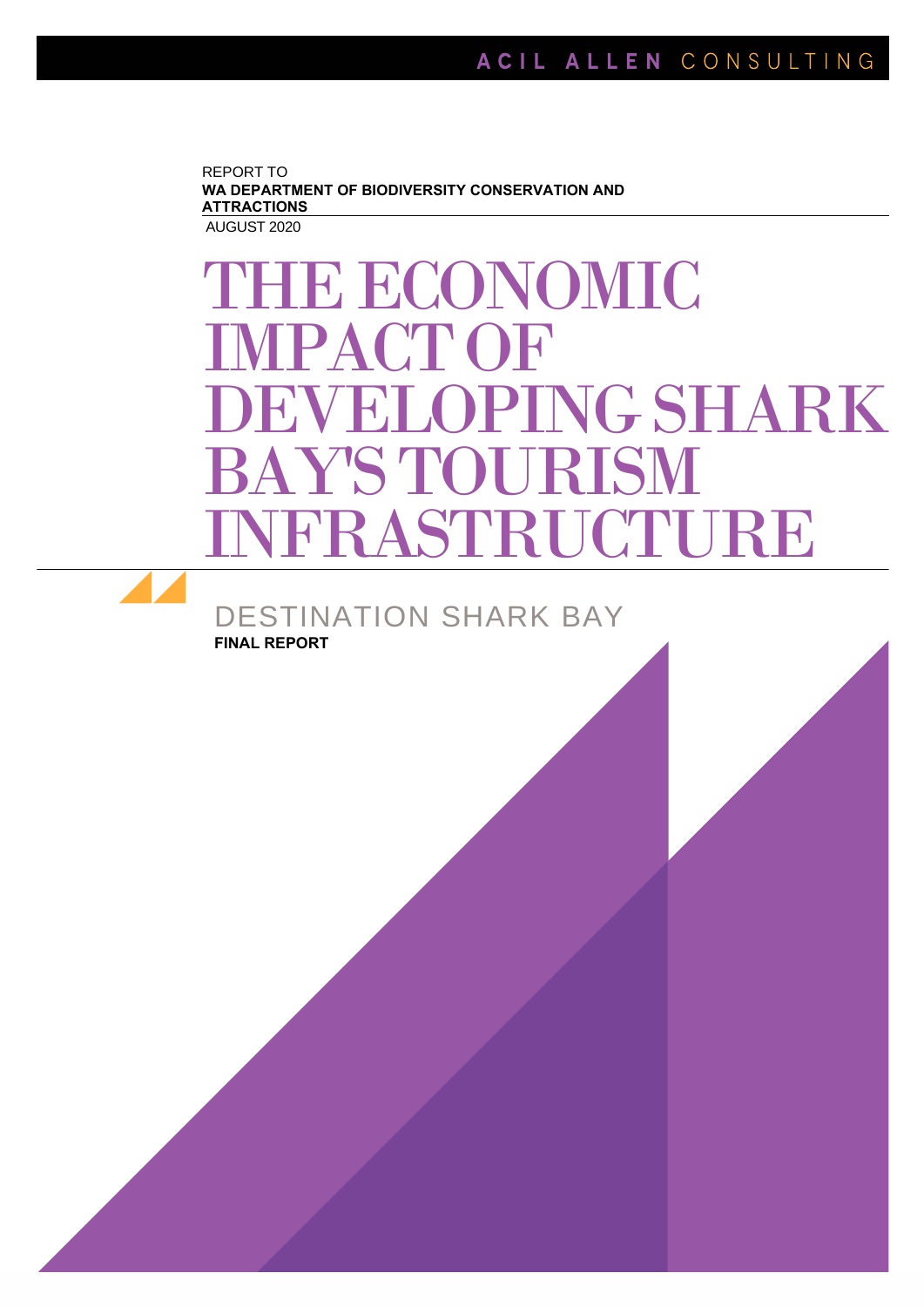

ACIL ALLEN CONSULTING PTY LTD ABN 68 102 652 148

LEVEL NINE 60 COLLINS STREET MELBOURNE VIC 3000 AUSTRALIA T+61 3 8650 6000

LEVEL NINE 50 PITT STREET SYDNEY NSW 2000 AUSTRALIA T+61 2 8272 5100

LEVEL FIFTEEN 127 CREEK STREET BRISBANE QLD 4000 AUSTRALIA T+61 7 3009 8700

LEVEL SIX 54 MARCUS CLARKE STREET CANBERRA ACT 2601 AUSTRALIA T+61 2 6103 8200

LEVEL TWELVE 28 THE ESPLANADE PERTH WA 6000 AUSTRALIA T+61 8 9449 9600

167 FLINDERS STREET ADELAIDE SA 5000 AUSTRALIA T +61 8 8122 4965

ACILALLEN.COM.AU

ANTONIA HODBY

PRINCIPAL CONSULTANT

[A.HODBY@ACILALLEN.COM.AU](mailto:a.hodby@acilallen.com.au)

08 9449 9610

MARSHALL ROBERTS ANALYST [M.ROBERTS@ACILALLEN.COM.AU](mailto:m.roberts@acilallen.com.au)

08 9449 9600

**RELIANCE AND DISCLAIMER** THE PROFESSIONAL ANALYSIS AND ADVICE IN THIS REPORT HAS BEEN PREPARED BY ACIL ALLEN CONSULTING FOR THE EXCLUSIVE USE OF THE PARTY OR PARTIES TO WHOM IT IS ADDRESSED (THE ADDRESSEE) AND FOR THE PURPOSES SPECIFIED IN IT. THIS REPORT IS SUPPLIED IN GOOD FAITH AND REFLECTS THE KNOWLEDGE, EXPERTISE AND EXPERIENCE OF THE CONSULTANTS INVOLVED. THE REPORT MUST NOT BE PUBLISHED, QUOTED OR DISSEMINATED TO ANY OTHER PARTY WITHOUT ACIL ALLEN CONSULTING'S PRIOR WRITTEN CONSENT. ACIL ALLEN CONSULTING ACCEPTS NO RESPONSIBILITY WHATSOEVER FOR ANY LOSS OCCASIONED BY ANY PERSON ACTING OR REFRAINING FROM ACTION AS A RESULT OF RELIANCE ON THE REPORT, OTHER THAN THE ADDRESSEE.

IN CONDUCTING THE ANALYSIS IN THIS REPORT ACIL ALLEN CONSULTING HAS ENDEAVOURED TO USE WHAT IT CONSIDERS IS THE BEST INFORMATION AVAILABLE AT THE DATE OF PUBLICATION, INCLUDING INFORMATION SUPPLIED BY THE ADDRESSEE. ACIL ALLEN CONSULTING HAS RELIED UPON THE INFORMATION PROVIDED BY THE ADDRESSEE AND HAS NOT SOUGHT TO VERIFY THE ACCURACY OF THE INFORMATION SUPPLIED. UNLESS STATED OTHERWISE, ACIL ALLEN CONSULTING DOES NOT WARRANT THE ACCURACY OF ANY FORECAST OR PROJECTION IN THE REPORT. ALTHOUGH ACIL ALLEN CONSULTING EXERCISES REASONABLE CARE WHEN MAKING FORECASTS OR PROJECTIONS, FACTORS IN THE PROCESS, SUCH AS FUTURE MARKET BEHAVIOUR, ARE INHERENTLY UNCERTAIN AND CANNOT BE FORECAST OR PROJECTED RELIABLY.

ACIL ALLEN CONSULTING SHALL NOT BE LIABLE IN RESPECT OF ANY CLAIM ARISING OUT OF THE FAILURE OF A CLIENT INVESTMENT TO PERFORM TO THE ADVANTAGE OF THE CLIENT OR TO THE ADVANTAGE OF THE CLIENT TO THE DEGREE SUGGESTED OR ASSUMED IN ANY ADVICE OR FORECAST GIVEN BY ACIL ALLEN CONSULTING.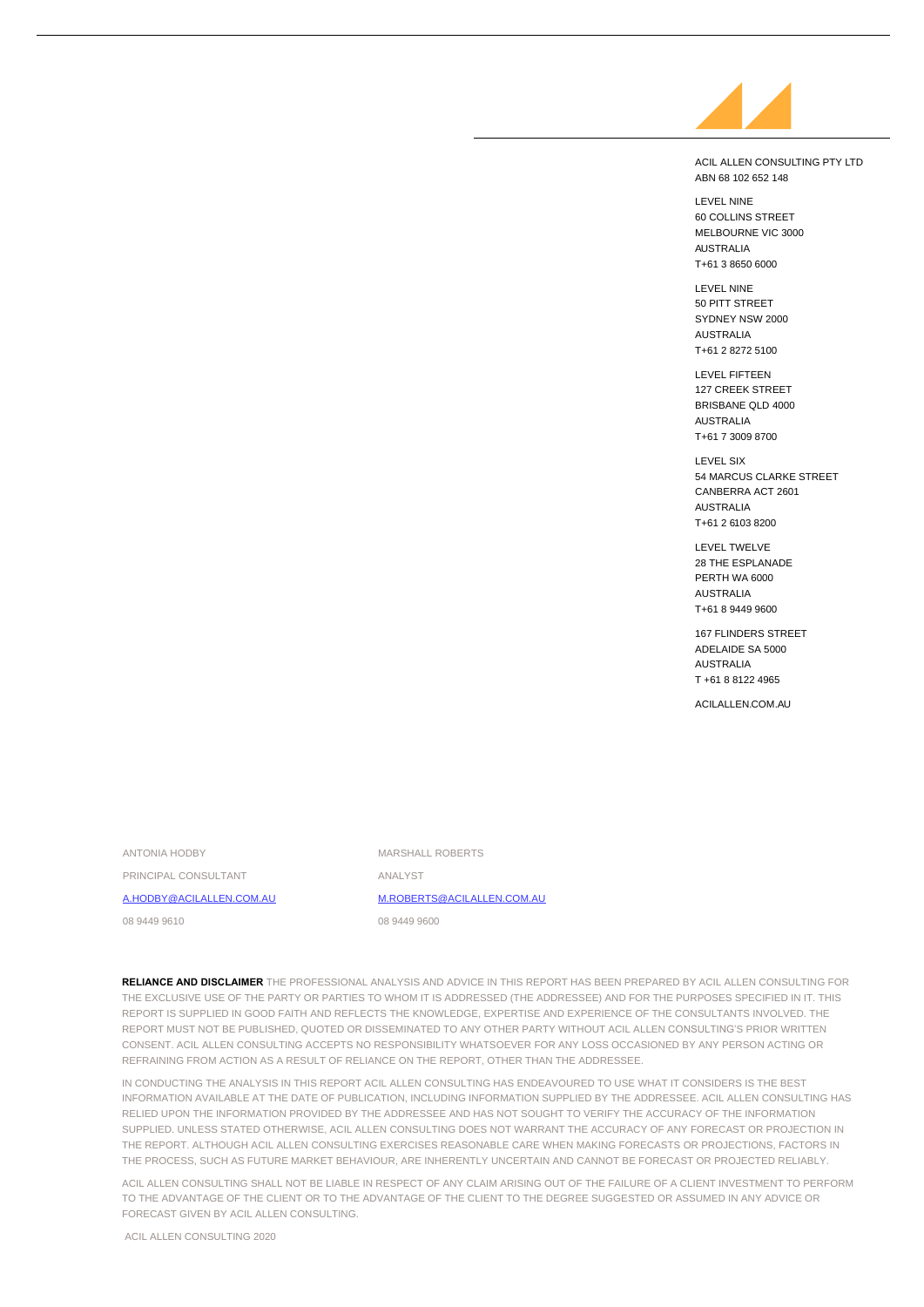|            | <b>INTRODUCTION</b>                                     |                                                 |                                                                         |  |                     |
|------------|---------------------------------------------------------|-------------------------------------------------|-------------------------------------------------------------------------|--|---------------------|
| 1.1        | Our Engagement                                          |                                                 |                                                                         |  | 1                   |
| 1.2<br>1.3 | <b>Report Structure</b><br>Key terms and abbreviations  |                                                 |                                                                         |  | 2<br>$\overline{2}$ |
|            |                                                         |                                                 |                                                                         |  |                     |
|            |                                                         |                                                 |                                                                         |  |                     |
|            | <b>VISITOR ASSUMPTIONS</b>                              |                                                 |                                                                         |  | 4                   |
| 2.1        |                                                         | Current visitation profile: Shark Bay           |                                                                         |  | 4                   |
| 2.2        |                                                         | Assessing Shark Bay's accommodation utilisation |                                                                         |  | 6                   |
| 2.3<br>2.4 | Destination Shark Bay scenarios                         | Additional expenditure: Destination Shark Bay   |                                                                         |  | 7<br>9              |
| 2.5        | Summary of visitation by scenario                       |                                                 |                                                                         |  | 12                  |
| 2.6        | Unquantified benefits                                   |                                                 |                                                                         |  | 12                  |
|            |                                                         |                                                 |                                                                         |  |                     |
|            |                                                         |                                                 |                                                                         |  |                     |
|            |                                                         | ECONOMIC IMPACT OF DESTINATION SHARK BAY        |                                                                         |  | 13                  |
| 3.1        | Economic impact assessment                              |                                                 |                                                                         |  | 13                  |
| 3.2        | Benefit cost assessment                                 |                                                 |                                                                         |  | 16                  |
| 3.3        | Breakeven                                               |                                                 |                                                                         |  | 17                  |
|            |                                                         |                                                 |                                                                         |  |                     |
|            |                                                         | <b>SHARK BAY'S ACCOMMODATION OPTIONS</b>        |                                                                         |  | $A-1$               |
|            | Shark Bay Accommodation                                 |                                                 |                                                                         |  | $A-1$               |
|            |                                                         |                                                 |                                                                         |  |                     |
|            |                                                         | <b>ABOUT ACIL ALLEN CONSULTING</b>              |                                                                         |  | $B-1$               |
|            | <b>About ACIL Allen Consulting</b>                      |                                                 |                                                                         |  | $B-1$               |
|            |                                                         |                                                 |                                                                         |  |                     |
|            |                                                         |                                                 |                                                                         |  |                     |
|            | <b>INPUT-OUTPUT MODELLING</b><br>Input-Output Modelling |                                                 |                                                                         |  | $C-1$<br>$C-1$      |
|            |                                                         |                                                 |                                                                         |  |                     |
|            | <b>FIGURES</b><br>FIGURE 2.1                            |                                                 | SEASONAL VISITATION TO SHARK BAY'S MONKEY MIA DOLPHIN RESORT            |  |                     |
|            | <b>FIGURE 2.2</b>                                       |                                                 | ACCOMMODATION UTILISATION AND CAPACITY (ADJUSTED): BED NIGHTS PER MONTH |  | 5<br>6              |
|            | <b>FIGURE 2.3</b>                                       |                                                 | SCENARIO 1 (LOW CASE): BED NIGHTS PER MONTH                             |  | 7                   |
|            | FIGURE 2.4                                              |                                                 | SCENARIO 2 (MEDIUM CASE) BED NIGHTS PER MONTH                           |  | 8                   |
|            | <b>FIGURE 2.5</b>                                       |                                                 | SCENARIO 3 (HIGH CASE) BED NIGHTS PER MONTH                             |  | 9                   |
|            | <b>FIGURE 2.6</b>                                       | DESTINATION SHARK BAY EXPENDITURE               |                                                                         |  | 9                   |
|            | <b>FIGURE 2.7</b>                                       | OPERATIONAL EXPENDITURE                         |                                                                         |  | 10                  |
|            | <b>FIGURE 2.8</b>                                       |                                                 | SCENARIO 1 (LOW): DIRECT VISITATION EXPENDITURE IMPACT                  |  | 10                  |
|            | <b>FIGURE 2.9</b>                                       |                                                 | SCENARIO 2 (MEDIUM): DIRECT VISITATION EXPENDITURE IMPACT               |  | 11                  |
|            | <b>FIGURE 2.10</b><br>FIGURE 3.1                        | GROSS REGIONAL PRODUCT IMPACT: 2024-25          | SCENARIO 3 (HIGH): DIRECT VISITATION EXPENDITURE IMPACT                 |  | 11<br>14            |
|            | FIGURE 3.2                                              | REAL INCOME IMPACT: 2024-25                     |                                                                         |  | 15                  |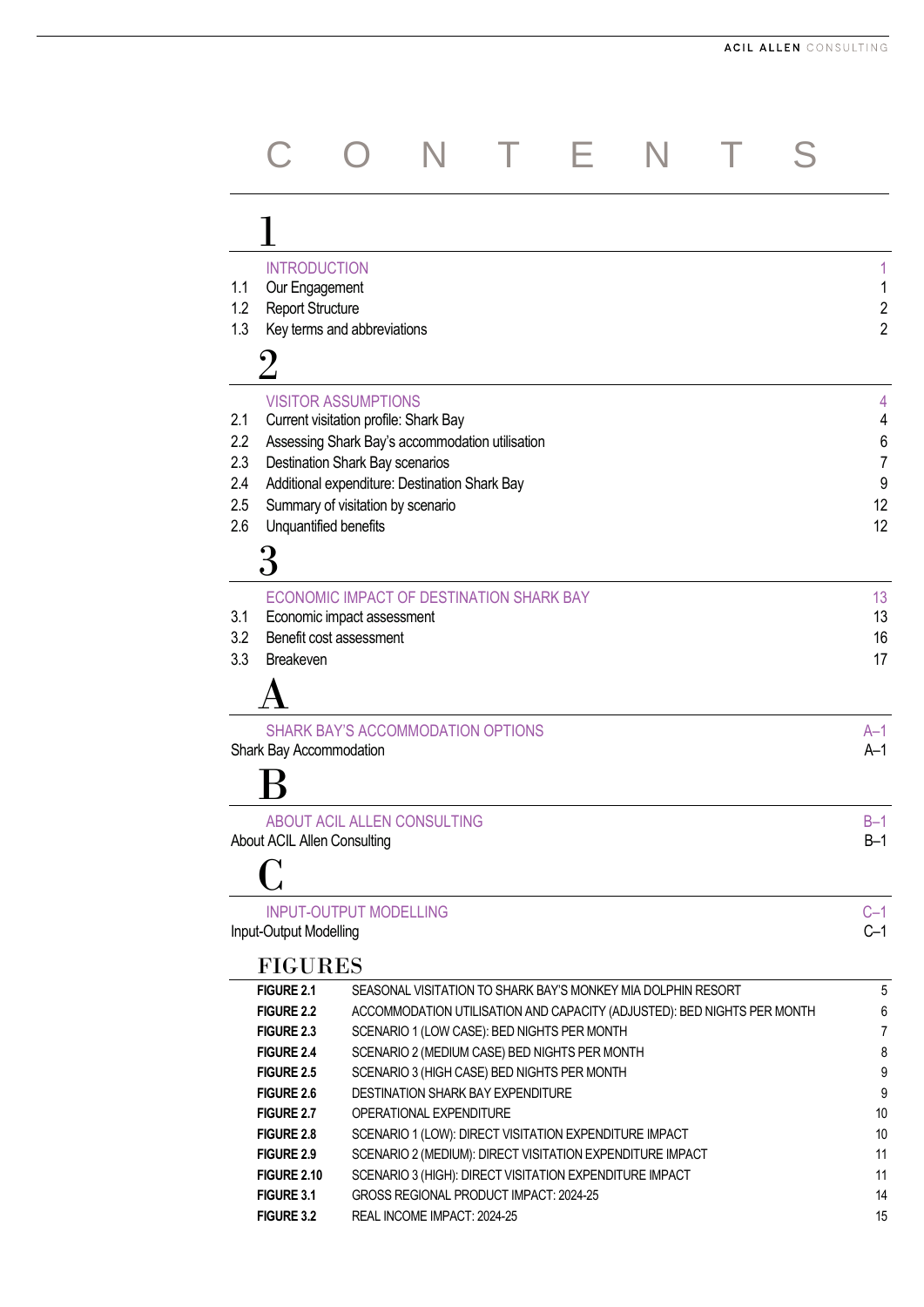## C O N T E N T S

| FIGURE 3.3        | EMPLOYMENT IMPACT: 2024-25 (FTE JOBS)                           | 16    |
|-------------------|-----------------------------------------------------------------|-------|
| FIGURE 3.4        | BENEFIT COST ASSESSMENT RESULTS                                 | 18    |
| <b>FIGURE C.1</b> | "TRACE THROUGH" OF TOURISM EXPENDITURE IN AN INPUT-OUTPUT MODEL | $C-1$ |
| <b>TABLES</b>     |                                                                 |       |
| TABLE 1.1         | <b>TERMS USED</b>                                               | 2     |
| TABLE 1.2         | <b>ACRONYMS USED</b>                                            | 3     |
| TABLE 2.1         | VISITOR NUMBERS AND DURATION OF STAY: SHARK BAY                 | 4     |
| TABLE 2.2         | <b>VISITOR EXPENDITURE</b>                                      | 5     |
| TABLE 2.3         | ACCOMMODATION CHOICE                                            | 5     |
| TABLE 2.4         | ACCOMMODATION CAPACITY OF THE SHARK BAY REGION                  | 6     |
| <b>TABLE 2.5</b>  | SCENARIO 1 (LOW): ADDITIONAL ANNUAL VISITATION IMPACT           | 7     |
| TABLE 2.6         | SCENARIO 2 (MEDIUM): ADDITIONAL ANNUAL VISITATION IMPACT        | 8     |
| TABLE 2.7         | SCENARIO 3 (HIGH): ADDITIONAL ANNUAL VISITATION IMPACT          | 8     |
| TABLE 2.8         | SUMMARY OF VISITATION AND VISITOR SPENDING BY SCENARIO          | 12    |
| TABLE 3.1         | GROSS REGIONAL PRODUCT: ANNUAL AND CUMULATIVE IMPACT            | 14    |
| TABLE 3.2         | REAL INCOME: ANNUAL AND CUMULATIVE IMPACT                       | 15    |
| TABLE 3.3         | EMPLOYMENT: ANNUAL AND CUMULATIVE IMPACT                        | 16    |
| TABLE 3.4         | BENEFIT COST ASSESSMENT                                         | 17    |
| <b>TABLE A.1</b>  | ACCOMMODATION CAPACITY IN SHARK BAY                             | $A-1$ |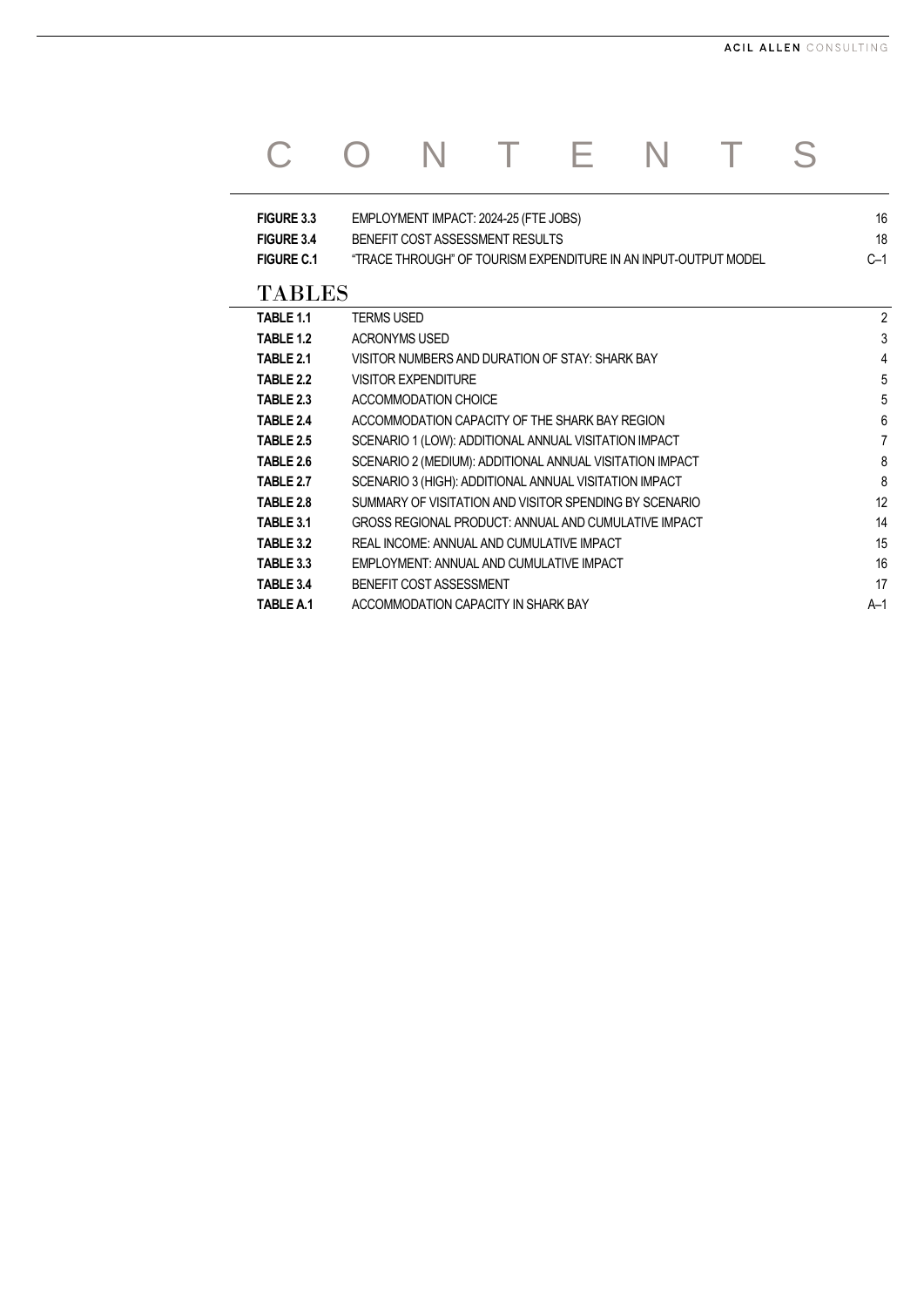<span id="page-4-0"></span>

<span id="page-4-1"></span>In 2019, the Gascoyne Development Commission (GDC) developed the Destination Shark Bay business case which focussed on rejuvenating visitor attractions in the Shark Bay area and introducing new visitor experiences by 2023-24. The completion of Destination Shark Bay will mark the  $30<sup>th</sup>$  anniversary of the Shark Bay World Heritage Area listing which identified the area as one of 21 World Heritage places on earth that satisfied all four natural listing criteria. The criteria include natural beauty, Earth's history, ecological processes, and biological diversity and makes Shark Bay one of the most important wilderness regions on Earth.<sup>1</sup>

The Business Case details several infrastructure developments for Shark Bay which include rejuvenating the Monkey Mia destination, renewing the Peron Homestead Precinct, creating a new subterranean experience at the Shell Beach Conservation Park, improving the Hamelin Pool Marine Nature Reserve, the World Heritage Area Trail Head and viewing opportunities from Eagle Bluff (GDC, 2019). These infrastructure projects as part of Destination Shark Bay aim to:

*…encourage visitors to stay longer, visit World Heritage area during the shoulder and low seasons, and ultimately spend more money in Shark Bay, realising transformative economic growth as well as social and environmental outcomes.*

The estimated capital cost of *Destination Shark Bay* is around \$34.95 million over the four years from 2020-21 and 2023-24 and is expected to deliver significant tourism benefits for the Shark Bay area and the wider region. The Business Case presents some of the potential impacts, including increasing visitor numbers, extending visitor stays, and increasing total visitor spending.

Destination Shark Bay is expected to reinvigorate visitor sites, realise transformational economic growth, promote Malgana aspirations for the World Heritage area, protect environmental and cultural values and bolster the regional economy. Destination Shark Bay forms part of the State Government's Two Year Action Plan for Nature Based Tourism (2019-20) and it also meets the State's Action Plan goal of attracting more people to regional areas by improving nature based experiences.

## <span id="page-4-2"></span>**1.1 Our Engagement**

In January 2020, ACIL Allen Consulting (ACIL Allen) was engaged by the Gascoyne Development Commission (GDC) to undertake a detailed independent economic impact assessment (EIA) and benefit cost assessment (BCA) of Destination Shark Bay as described in the 2019 business case. The focus of the EIA is on the additional visitor spending and the additional spending required to maintain the Destination Shark Bay infrastructure on the economies of the Shire of Shark Bay area (Shark Bay) and the surrounding Gascoyne region. The BCA includes both the construction and operation phases of the project.

1

<sup>1</sup> https://oceanside.com.au/shark-bay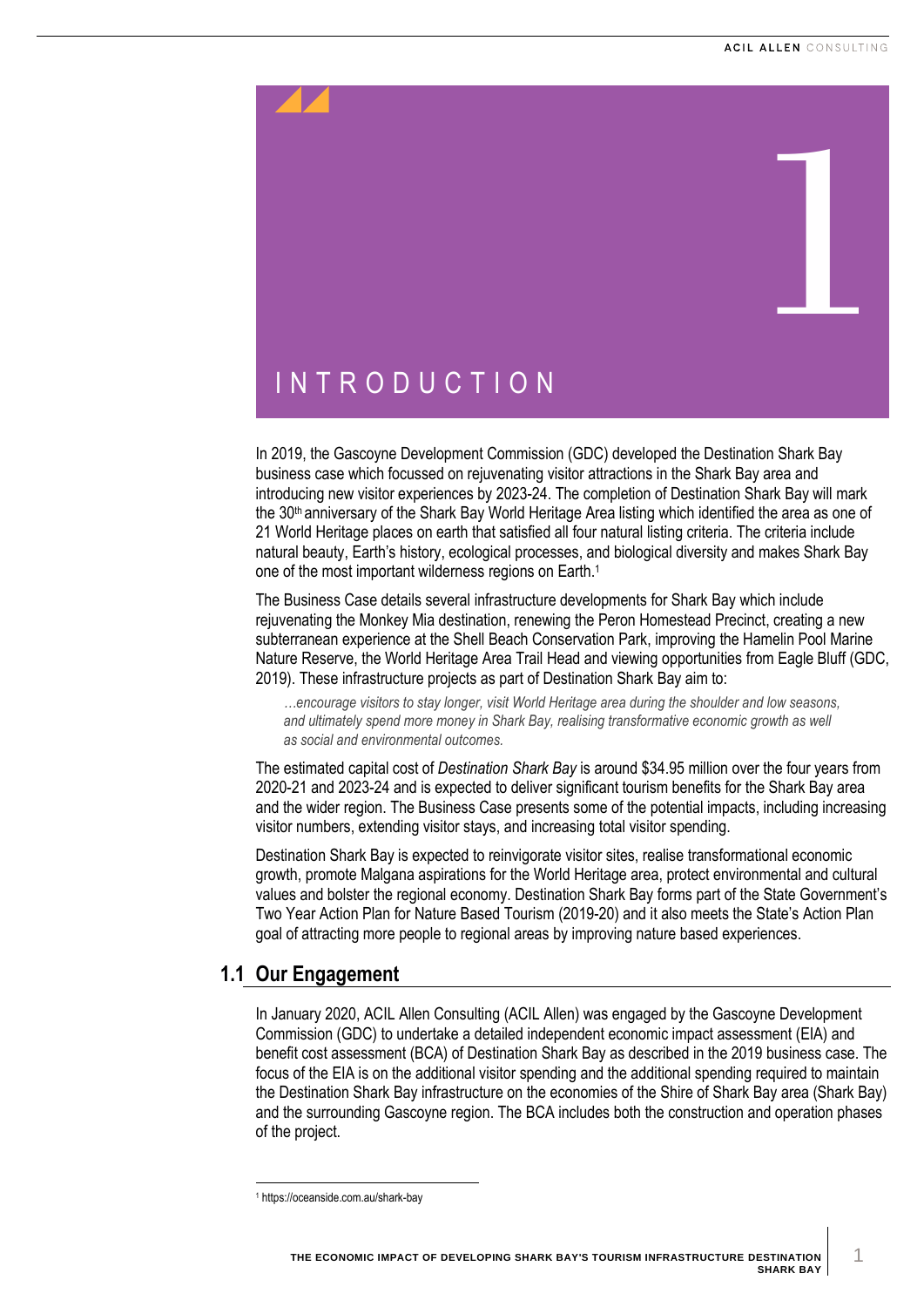ACIL Allen was commissioned to provide an assessment of three scenarios developed by the Gascoyne Development Commission which relate to the possible visitor outcomes detailed in the Destination Shark Bay business case. These three scenarios include:

- 1. **Scenario 1 low case**: a ten per cent increase in visitation where new and existing visitors stay in Shark Bay for an extra night over a longer shoulder period including the months of February, March, September and October only;
- 2. **Scenario 2 medium case**: a ten per cent increase in domestic and international visitation where existing visitors stay in Shark Bay for an extra night over the entire year;
- 3. **Scenario 3 high case**: a ten per cent increase in domestic and international visitation where existing visitors stay in Shark Bay for an extra two nights over the entire year.

## <span id="page-5-0"></span>**1.2 Report Structure**

**Chapter 1** introduces the project engagement, the Destination Shark Bay business case and some of the key terms and abbreviations used throughout the report.

**Chapter 2** presents ACIL Allen's modelling framework and assumptions used to undertake the EIA and BCA. The capital expenditure, operational expenditure and visitation spend associated with Destination Shark Bay are also presented in this chapter plus some of the unquantifiable benefits.

**Chapter 3** presents the EIA, and BCA results.

The **Appendices** provide a list of Shark Bay's accommodation options, further information about ACIL Allen Consulting and further information about ACIL Allen's Input-Output modelling.

## <span id="page-5-1"></span>**1.3 Key terms and abbreviations**

Where possible, ACIL Allen has avoided the use of technical jargon in the presentation of this report. However, there are a range of economic terms and acronyms used to discuss modelling inputs and outputs. These are presented below.

<span id="page-5-2"></span>

| TABLE 1.1<br><b>TERMS USED</b>   |                                                                                                                                                                                                                                                                                                                                                                                                                                                                                    |
|----------------------------------|------------------------------------------------------------------------------------------------------------------------------------------------------------------------------------------------------------------------------------------------------------------------------------------------------------------------------------------------------------------------------------------------------------------------------------------------------------------------------------|
| <b>Term</b>                      | <b>Description</b>                                                                                                                                                                                                                                                                                                                                                                                                                                                                 |
| <b>Employment</b>                | The number of full time equivalent job years created as a result of a project or<br>expenditure in the economy, which includes direct and indirect (flow-on)<br>employment.                                                                                                                                                                                                                                                                                                        |
| Gross regional product           | A measure of the size of an economy                                                                                                                                                                                                                                                                                                                                                                                                                                                |
| (GRP) or real economic<br>output | Gross product is a measure of the output generated by an economy over a<br>period of time (typically a year). It represents the total dollar value of all<br>finalised goods and services produced over a specific time period and is<br>considered as a measure of the size of the economy. At a national level, it is<br>referred to as Gross Domestic Product (GDP); at the state level, Gross State<br>Product (GSP); while at a regional level, Gross Regional Product (GRP). |
| <b>Input-Output Tables</b>       | Input-Output (I-O) tables capture the direct and indirect effects of expenditure<br>by capturing, for each industry, the industries it purchases inputs from and also<br>the industries it sells its outputs to. For example, the I-O model for Western<br>Australia captures purchases from and sales to industries located in Western<br>Australia, as well as imports from outside of Western Australia.                                                                        |
| Net present value (NPV)          | The value of a future stream of income (or expenses) converted into current<br>terms by an assumed annual discount rate. The underlying premise is that<br>receiving, say, \$100 in 10 years is not 'worth' the same (i.e. is less desirable)<br>than receiving \$100 today.                                                                                                                                                                                                       |
|                                  | For the purposes of this study, NPV calculations have been made based on a<br>discount rate of 2.4 per cent.                                                                                                                                                                                                                                                                                                                                                                       |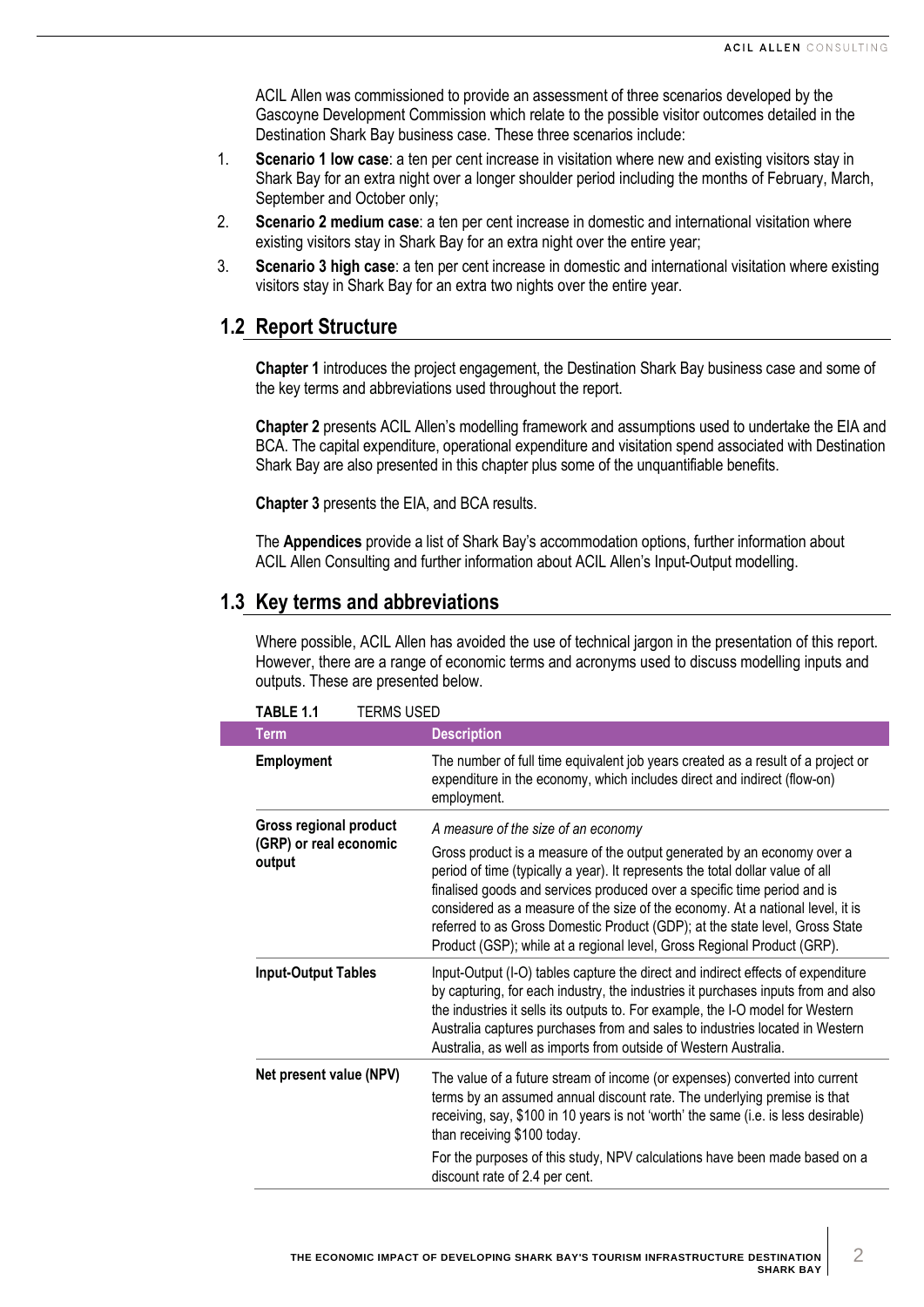| <b>Term</b>                   | <b>Description</b>                                                                                                                                                                                                                                                                                                                                                                                                                                    |
|-------------------------------|-------------------------------------------------------------------------------------------------------------------------------------------------------------------------------------------------------------------------------------------------------------------------------------------------------------------------------------------------------------------------------------------------------------------------------------------------------|
| <b>Real income</b>            | A measure of the welfare of residents in an economy through their ability to<br>purchase goods and services and to accumulate wealth                                                                                                                                                                                                                                                                                                                  |
|                               | Although changes in real economic output are useful measures for estimating<br>how much the output of the economy may change due to a change in policy,<br>changes in real income are also important as they provide an indication of the<br>change in economic welfare of the residents of a region through their ability to<br>purchase goods and services.                                                                                         |
|                               | Real income measures the income available for final consumption and saving<br>after adjusting for inflation. An increase in real income means that there has<br>been a rise in the capacity for consumption as well as a rise in the ability to<br>accumulate wealth in the form of financial and other assets. The change in real<br>income from a development is a measure of the change in the economic<br>welfare of residents within an economy. |
| SOURCE: ACIL ALLEN CONSULTING |                                                                                                                                                                                                                                                                                                                                                                                                                                                       |

## **1.3.1 Acronyms used**

The following acronyms have been used in this report.

<span id="page-6-0"></span>

| <b>TABLE 1.2</b>              | <b>ACRONYMS USED</b>                                    |
|-------------------------------|---------------------------------------------------------|
| <b>Acronym</b>                | <b>Description</b>                                      |
| AUD/A\$ or \$                 | Australian dollars (default unless otherwise specified) |
| <b>FTE</b>                    | <b>Full Time Equivalent</b>                             |
| FY.                           | Financial year                                          |
| <b>GDC</b>                    | Gascoyne Development Commission                         |
| <b>GRP</b>                    | <b>Gross Regional Product</b>                           |
| <b>GST</b>                    | Goods and Services Tax                                  |
| <b>GVA</b>                    | Gross Value Added                                       |
| <b>NPV</b>                    | Net Present Value                                       |
| SOURCE: ACIL ALLEN CONSULTING |                                                         |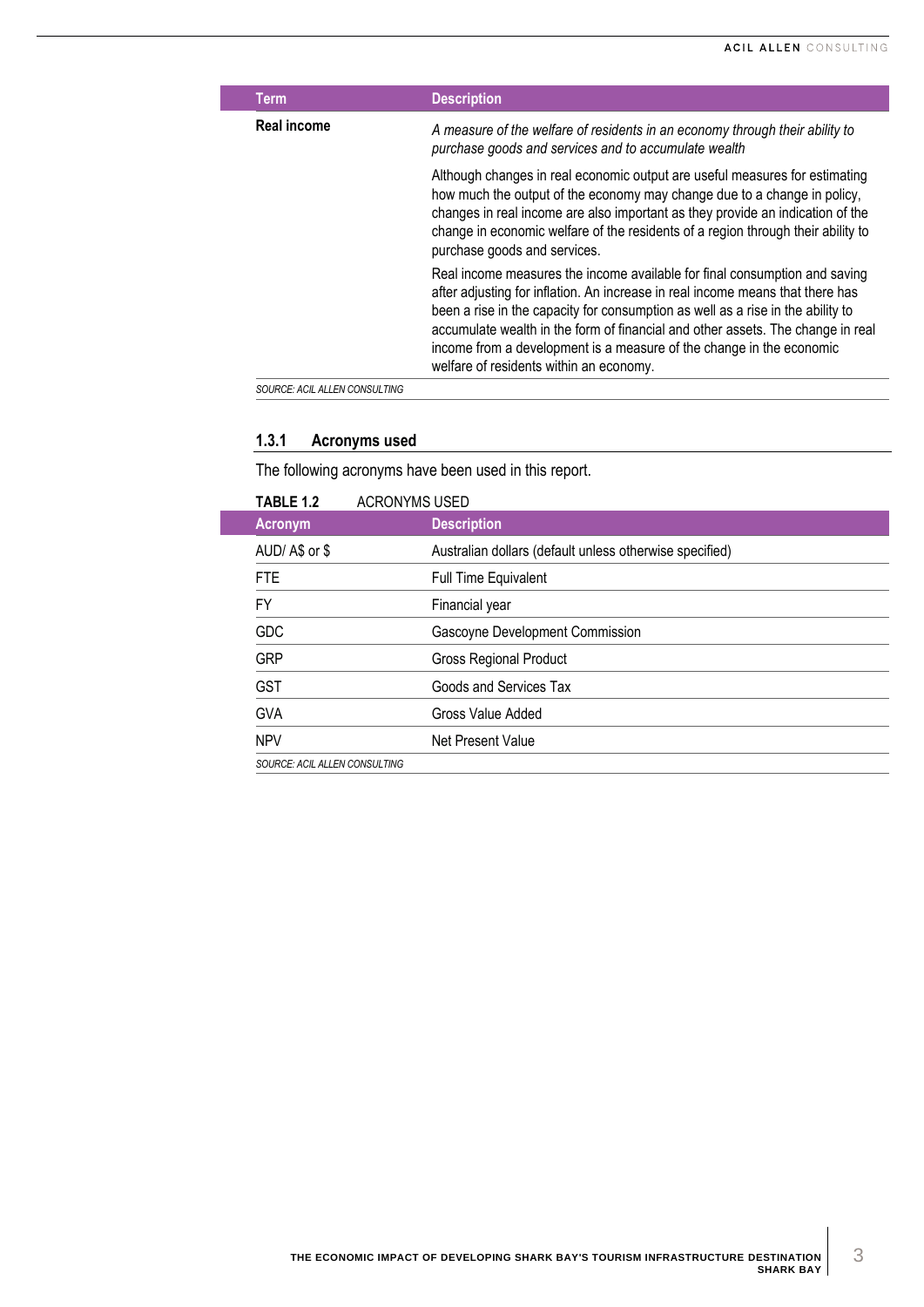<span id="page-7-0"></span>

<span id="page-7-1"></span>This chapter presents details of the current visitor market in Shark Bay and key assumptions that form the three scenarios analysed in this report.

## <span id="page-7-2"></span>**2.1 Current visitation profile: Shark Bay**

The following section presents the current profile of the visitors to Shark Bay. This profile will form the base case from which the increase in visitation that the Destination Shark Bay will create.

#### **2.1.1 Visitation**

The number of visitors to Shark Bay between 2017 and 2019 was around 103,000 visitors per annum as reported by Tourism WA (**[Table](#page-7-3) 2.1**). Two thirds of visitors to Shark Bay are domestic overnight visitors whilst the remaining third are international visitors.

Domestic visitors tend to stay longer in Shark Bay at around 5.3 nights on average per person, compared to international visitors who stay for around 3.6 nights.

|                                   | ∟Domestic <sup>।</sup> | <b>International</b> | Total   |
|-----------------------------------|------------------------|----------------------|---------|
| Visitors (overnight) <sup>2</sup> | 68.667                 | 34.667               | 103,334 |
| Average stay (nights)             | 5.30                   | 3.62                 | 4.74    |
| Visitor nights                    | 363.935                | 125.495              | 489,430 |
| SOURCE: TOURISM WA                |                        |                      |         |

#### <span id="page-7-3"></span>**TABLE 2.1** VISITOR NUMBERS AND DURATION OF STAY: SHARK BAY

Most visitors to Shark Bay visit the Monkey Mia tourist area (around 95,000 people visitors per annum) and therefore the visitation to this area by month provides a good indication of the overall seasonality of visitors to the Shark Bay region (Monkey Mia, 2020). Typical of most tourist destinations, visitation to Shark Bay is subject to strong seasonal factors such as climate, school holidays, and public holidays such as Easter. For example and as illustrated in **[Figure](#page-8-0) 2.1**, during December and January which are typically dry and windy, and February and March when it is hot, there is lower visitation to Shark Bay.<sup>3</sup>

Visitation to Shark Bay typically peaks in August and attracts around 13 per cent of all visitors in any given year. The months of July, September, May, and April attract around 10 per cent of annual visitation in each of these months.

<sup>2</sup> Tourism WA three year average visitation between 2017 and 2019.

<sup>3</sup> https://www.sharkbay.org/about/climate/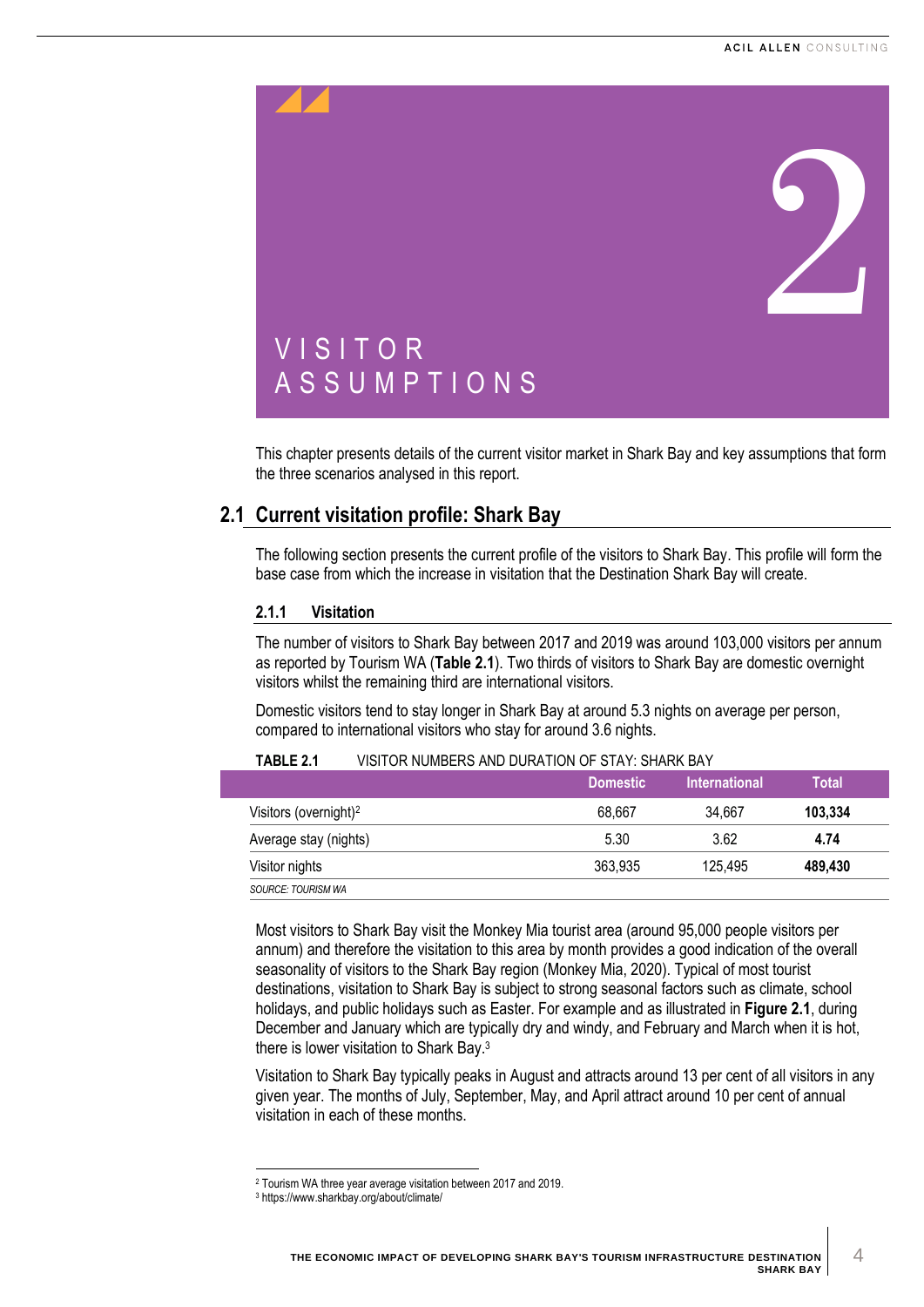<span id="page-8-0"></span>

## **FIGURE 2.1** SEASONAL VISITATION TO SHARK BAY'S MONKEY MIA DOLPHIN RESORT

#### **2.1.2 Visitor spending**

Domestic visitors not only tend to spend longer in Shark Bay, they typically spend more with the average visitor spending around \$674 per trip which is 72 per cent more compared to international visitors. They also spend more on a per night basis with the average domestic visitor spending around \$182 per night (**[Table](#page-8-1) 2.2**).

#### <span id="page-8-1"></span>**TABLE 2.2** VISITOR EXPENDITURE

|                                                      | <b>Domestic</b> | <b>International</b> |
|------------------------------------------------------|-----------------|----------------------|
| Average spend per trip                               | \$674           | \$393                |
| Average spend per night                              | \$182           | \$114                |
| SOURCE: TOURISM RESEARCH AUSTRALIA LGA PROFILES 2018 |                 |                      |

Almost half of the domestic and international visitors to Shark Bay stay in a caravan park or a commercial camping ground. Around one third of other visitors stay in a hotel, resort, motel or motor inn, whilst the remaining 20 per cent opt for a non commercial, caravan or camping option (**[Table](#page-8-2) 2.3**).

#### <span id="page-8-2"></span>**TABLE 2.3** ACCOMMODATION CHOICE

| # | <b>Option</b>                                        | <b>Domestic</b>                  |     | <b>International</b> |     |  |  |  |  |
|---|------------------------------------------------------|----------------------------------|-----|----------------------|-----|--|--|--|--|
|   | Caravan park or commercial camping ground            | 31.700                           | 47% | 12.100               | 44% |  |  |  |  |
| っ | Hotel/resort/motel or motor inn                      | 23.200                           | 35% | 9.300                | 34% |  |  |  |  |
| 3 | Caravan or camping (non-commercial)                  | 12.100                           | 18% | 6.100                | 22% |  |  |  |  |
|   | Total                                                | 100%<br>100%<br>67.000<br>27,500 |     |                      |     |  |  |  |  |
|   | SOURCE: TOURISM RESEARCH AUSTRALIA LGA PROFILES 2018 |                                  |     |                      |     |  |  |  |  |

#### **2.1.3 Accommodation availability**

**[Table](#page-9-2) 2.4** presents the availability of accommodation options in Shark Bay (see **Appendix A** for a complete list of accommodation facilities in the Shark Bay region). ACIL Allen has classified these according to Tourism WA's classifications of accommodation classification (as shown in **[Table](#page-8-2) 2.3**). The availability of beds in Shark Bay will inform the capacity of Shark Bay to accommodate an increase in visitation considered in each scenario.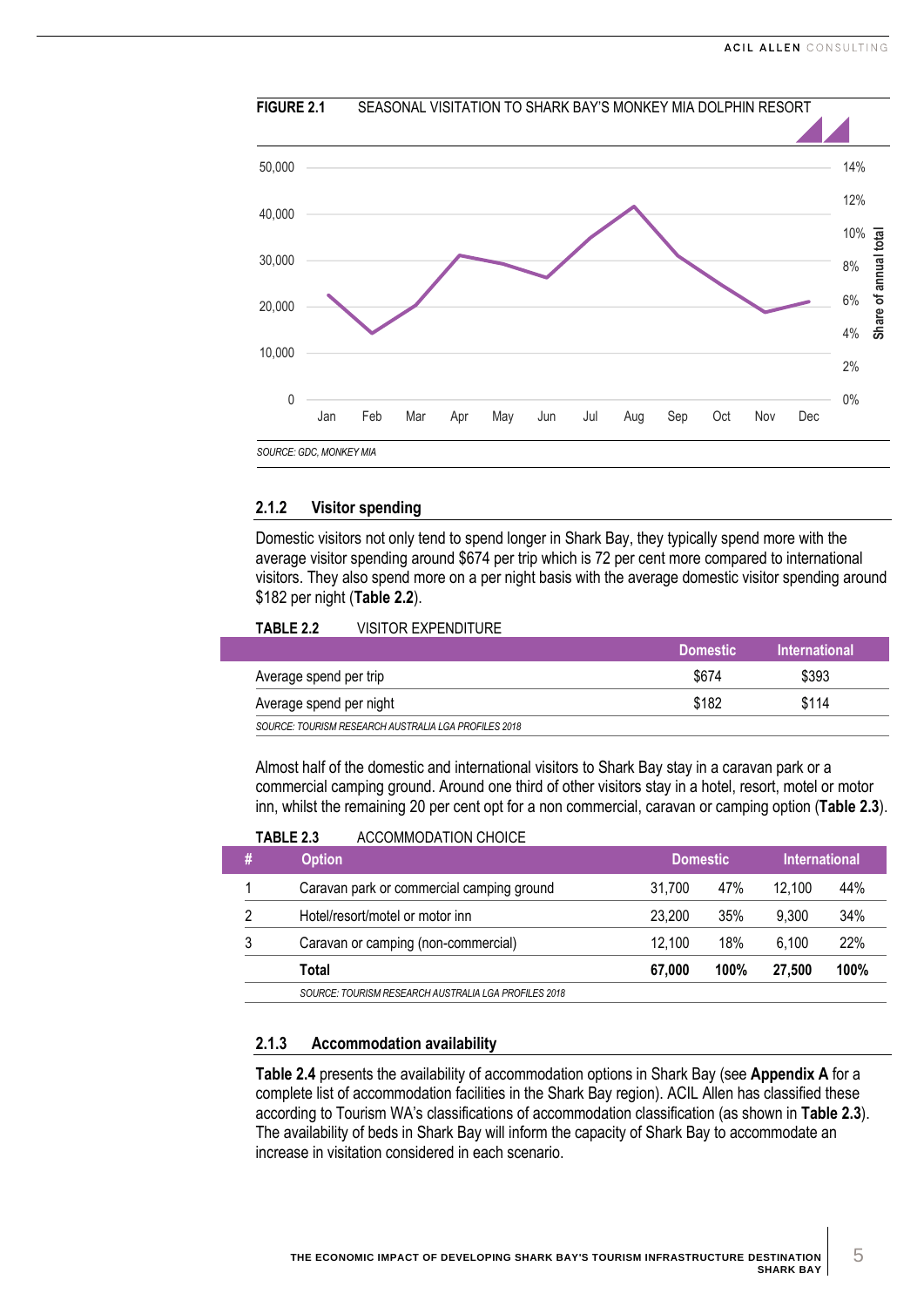More than half of the accommodation options in Shark Bay are available in the form of 'caravan park or commercial camping ground', a further 30 per cent of beds are available as 'hotel/resort/motel or motor inn', whilst around 12 per cent of beds are non-commercial caravan or camping options.

|                                                                                       | <b>Beds</b> | <b>Share of beds</b> |
|---------------------------------------------------------------------------------------|-------------|----------------------|
| Caravan park or commercial camping ground                                             | 3.521       | 58%                  |
| Hotel/resort/motel or motor inn                                                       | 1.782       | 30%                  |
| Caravan or camping (non-commercial)                                                   | 688         | 12%                  |
| Total                                                                                 | 5.991       | 100%                 |
| SOURCE: GASCOYNE DEVELOPMENT COMMISSION ACCOMMODATION LIST, CATEGORISED BY ACIL ALLEN |             |                      |

### <span id="page-9-2"></span>**TABLE 2.4** ACCOMMODATION CAPACITY OF THE SHARK BAY REGION

## <span id="page-9-0"></span>**2.2 Assessing Shark Bay's accommodation utilisation**

In order to assess the ability of Shark Bay to accommodate additional visitors, a series of assumptions have been made:

- Seasonality has been based on visitation to the Monkey Mia tourist area (presented in **[Figure](#page-8-0) 2.1**).
- Accommodation capacity to assess the ability of Shark Bay to accommodate additional visitors, the bed capacity of Shark Bay has been converted into 'bed nights' on a monthly basis. [Figure](#page-9-1) 2.2 presents an estimate of Shark Bay's bed night capacity in comparison to the current level visitation per month by accommodation choice.
- Utilisation an 'inefficient accommodation uptake factor' of 50 per cent has been applied to addresses situations where accommodation sites are not fully utilised. This factor therefore assumes that on average, a room or campsite with a capacity of four beds will on average be booked by around two people (i.e. a travelling couple). The inefficiency factor also accounts for accommodation that is out of order such as for maintenance or cleaning purposes.

#### <span id="page-9-1"></span>**FIGURE 2.2** ACCOMMODATION UTILISATION AND CAPACITY (ADJUSTED): BED NIGHTS PER MONTH



*SOURCE: ACIL ALLEN CONSULTING*

The scenario presented above in **[Figure](#page-9-1) 2.2** represents Shark Bay's accommodation utilisation in line with the feedback received from consultation with accommodation providers in Shark Bay. These stakeholders advised that accommodation can reach full capacity in peak visitation months: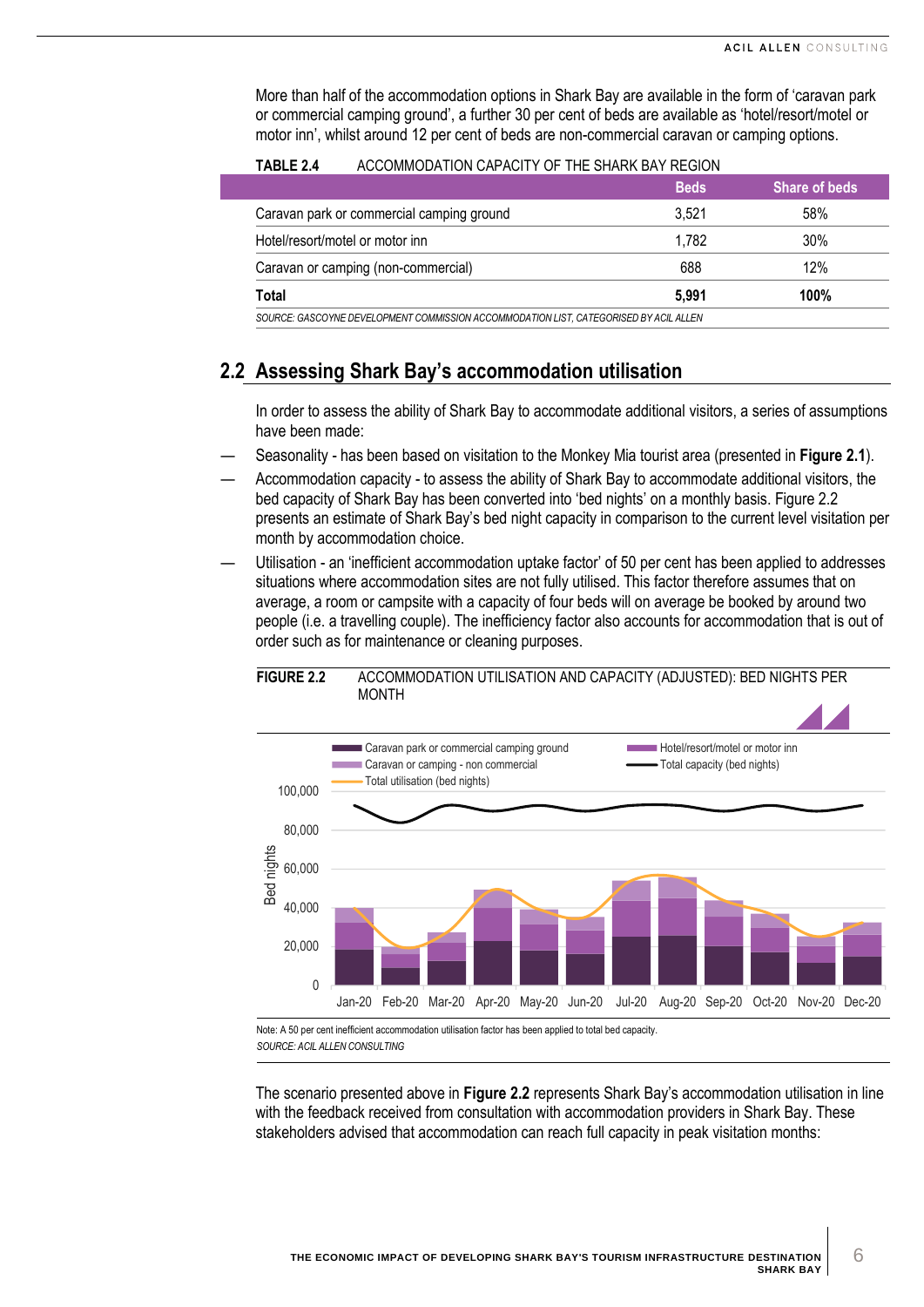*Accommodation can be fully booked during the Easter period. In previous years it has been fully booked during the July School Holidays also……in the past 2 years the Shire has not opened up emergency camping during this time.*

A comparison of the increase in visitor nights under each scenario found that **Shark Bay has the capacity to accommodate all scenarios including a 10 per cent increase in visitation in a four month shoulder period in combination with new and existing visitors spending up to an additional two nights in Shark Bay on average in all months of the year.**

## <span id="page-10-0"></span>**2.3 Destination Shark Bay scenarios**

The following section presents the three scenarios (low, medium, and high visitation cases) assessed in Section 3 of the report. These scenarios have been developed by the Gascoyne Development Commission.

#### **2.3.1 Scenario 1 (low case)**

Scenario 1 presents a 10 per cent increase in total visitation in February, March, September and October and also includes existing and new visitors spending an extra night in Shark Bay during these four months only (**[Table](#page-10-2) 2.5**). The impact on total bed nights includes existing visitors staying an extra night in Shark Bay during this period.

This scenario results in an additional 2,957 visitors and an additional 46,533 visitor nights per annum.

| Impact                                                                 | Jan                      | Feb   | <b>Mar</b> | Apr                      | <b>May</b>               | Jun                      | Jul                      | Aug                      | Sep    | Oct    | <b>Nov</b>               | <b>Dec</b> |
|------------------------------------------------------------------------|--------------------------|-------|------------|--------------------------|--------------------------|--------------------------|--------------------------|--------------------------|--------|--------|--------------------------|------------|
| New domestic visitation<br>(people)                                    | $\overline{\phantom{0}}$ | 311   | 443        | $\blacksquare$           | $\overline{\phantom{a}}$ | $\overline{\phantom{a}}$ | $\overline{\phantom{0}}$ | $\overline{\phantom{0}}$ | 674    | 537    | $\overline{\phantom{0}}$ |            |
| New international visitation<br>(people)                               | $\overline{\phantom{0}}$ | 157   | 223        | $\overline{\phantom{a}}$ | $\blacksquare$           | $\overline{\phantom{a}}$ | $\overline{\phantom{0}}$ | $\overline{\phantom{a}}$ | 340    | 271    | $\overline{\phantom{0}}$ |            |
| Impact on total bed nights <sup>^</sup>                                | -                        | 7,367 | 10,481     | $\overline{\phantom{a}}$ | $\overline{\phantom{a}}$ | $\overline{\phantom{a}}$ | $\overline{\phantom{a}}$ | $\overline{\phantom{a}}$ | 15,961 | 12,724 | $\overline{\phantom{0}}$ |            |
| ^ This includes existing visitors staying an extra night in Shark Bay. |                          |       |            |                          |                          |                          |                          |                          |        |        |                          |            |

#### <span id="page-10-2"></span>**TABLE 2.5** SCENARIO 1 (LOW): ADDITIONAL ANNUAL VISITATION IMPACT

*SOURCE: ACIL ALLEN CONSULTING*

<span id="page-10-1"></span>**[Figure](#page-10-1) 2.3** presents the cumulative impact on annual visitation (in terms of bed nights) for Scenario 1.



7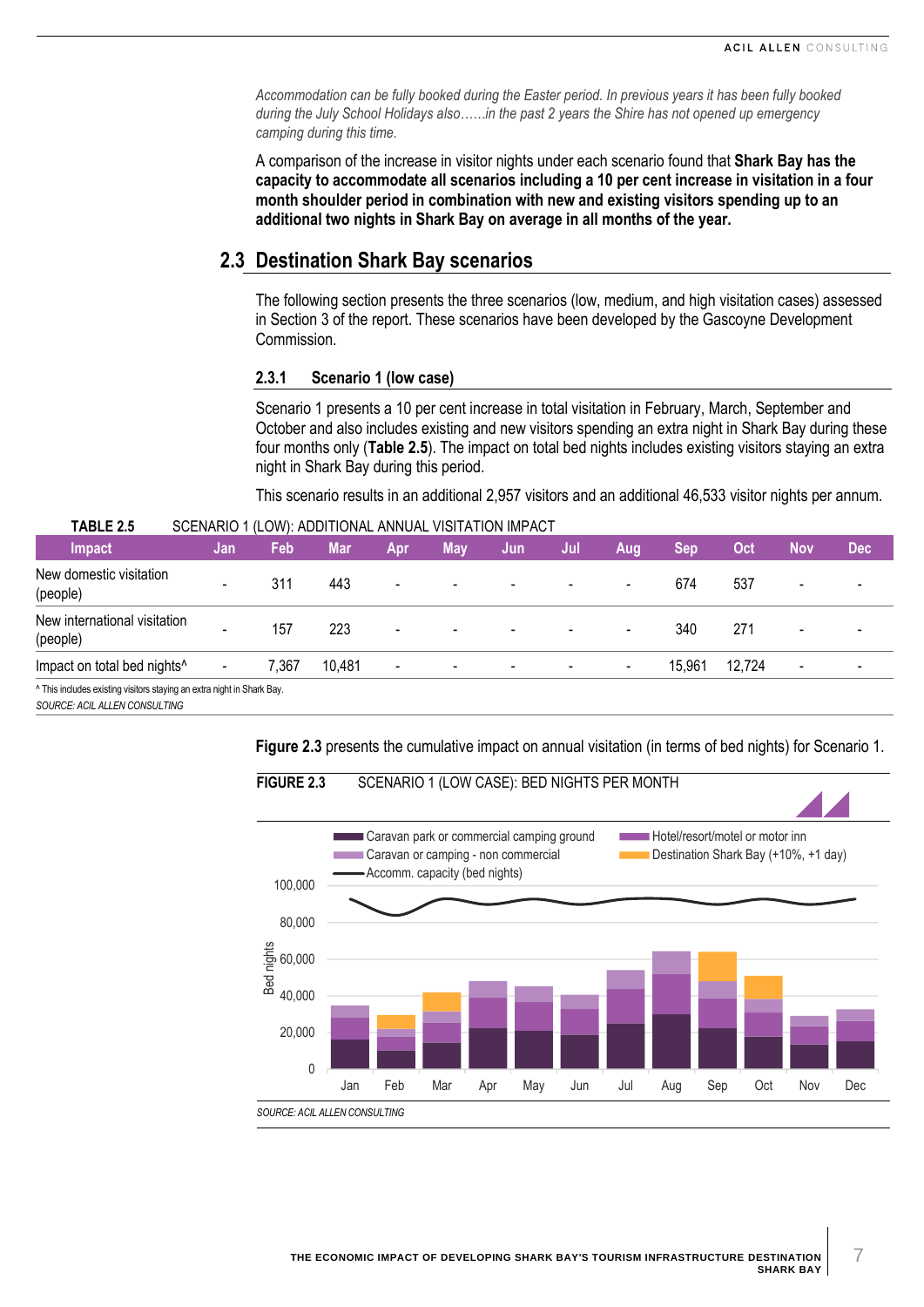#### **2.3.2 Scenario 2 (medium case)**

Scenario 2 presents a 10 per cent increase in visitation in February, March, September and October only and includes existing and new visitors spending an extra night in Shark Bay over the entire year (**[Table](#page-10-2) 2.5**). This is equivalent to an additional 2,957 visitors and an additional 120,297 visitor nights per annum.

<span id="page-11-1"></span>

| TABLE 2.6                                                                                                           | SCENARIO 2 (MEDIUM): ADDITIONAL ANNUAL VISITATION IMPACT |       |            |                          |                          |                          |                          |                          |            |        |                          |            |
|---------------------------------------------------------------------------------------------------------------------|----------------------------------------------------------|-------|------------|--------------------------|--------------------------|--------------------------|--------------------------|--------------------------|------------|--------|--------------------------|------------|
| Impact                                                                                                              | Jan                                                      | Feb   | <b>Mar</b> | Apr                      | Mav                      | Jun                      | Jul                      | Aug                      | <b>Sep</b> | Oct    | <b>Nov</b>               | <b>Dec</b> |
| New domestic visitation<br>(people)                                                                                 | $\overline{\phantom{a}}$                                 | 311   | 443        | $\overline{\phantom{a}}$ | $\overline{\phantom{a}}$ | $\overline{\phantom{a}}$ | $\overline{\phantom{0}}$ | $\overline{\phantom{0}}$ | 674        | 537    |                          |            |
| New international visitation<br>(people)                                                                            | $\overline{\phantom{a}}$                                 | 157   | 223        | $\blacksquare$           | $\overline{\phantom{a}}$ | $\overline{\phantom{0}}$ | $\overline{\phantom{a}}$ | $\blacksquare$           | 340        | 271    | $\overline{\phantom{a}}$ |            |
| Impact on total bed nights <sup>^</sup>                                                                             | 7,359                                                    | 7,367 | 10,481     | 10,166                   | 9,566                    | 8,591                    | 11.405                   | 13,614                   | 15,961     | 12,724 | 6.158                    | 6,904      |
| <sup>^</sup> This includes existing visitors staying one extra night in Shark Bay.<br>SOURCE: ACIL ALLEN CONSULTING |                                                          |       |            |                          |                          |                          |                          |                          |            |        |                          |            |

**[Figure](#page-11-0) 2.4** presents the cumulative impact on annual visitation (in terms of bed nights) for Scenario 2.

<span id="page-11-0"></span>

#### 2.3.3 **Scenario 3 (high case**)

Scenario 3 presents a 10 per cent increase in visitation in February, March, September and October and includes existing and new visitors spending an additional two extra nights in Shark Bay over the entire year (**[Table](#page-11-2) 2.7**). This is equivalent to an additional 2,957 visitors and an additional 226,588 visitor nights per annum.

<span id="page-11-2"></span>

| <b>TABLE 2.7</b>                                                                       | SCENARIO 3 (HIGH): ADDITIONAL ANNUAL VISITATION IMPACT |        |            |                          |        |        |                          |                          |            |            |        |            |
|----------------------------------------------------------------------------------------|--------------------------------------------------------|--------|------------|--------------------------|--------|--------|--------------------------|--------------------------|------------|------------|--------|------------|
| Impact                                                                                 | Jan                                                    | Feb    | <b>Mar</b> | <b>Apr</b>               | Mav.   | Jun    | Jul                      | Aug                      | <b>Sep</b> | <b>Oct</b> | Nov    | <b>Dec</b> |
| New domestic visitation<br>(people)                                                    | $\overline{\phantom{a}}$                               | 311    | 443        | $\overline{\phantom{a}}$ |        |        | $\overline{\phantom{a}}$ | $\overline{\phantom{a}}$ | 674        | 537        |        |            |
| New international visitation<br>(people)                                               | $\overline{\phantom{a}}$                               | 157    | 223        | $\overline{\phantom{a}}$ |        |        |                          | $\blacksquare$           | 340        | 271        |        |            |
| Impact on total bed nights <sup>^</sup>                                                | 14,717                                                 | 12,517 | 17,808     | 20,333                   | 19,132 | 17,182 | 22,810                   | 27,228                   | 27.119     | 21,619     | 12.315 | 13,809     |
| <sup>1</sup> This includes existing visitors staying an extra two nights in Shark Bay. |                                                        |        |            |                          |        |        |                          |                          |            |            |        |            |

*SOURCE: ACIL ALLEN CONSULTING*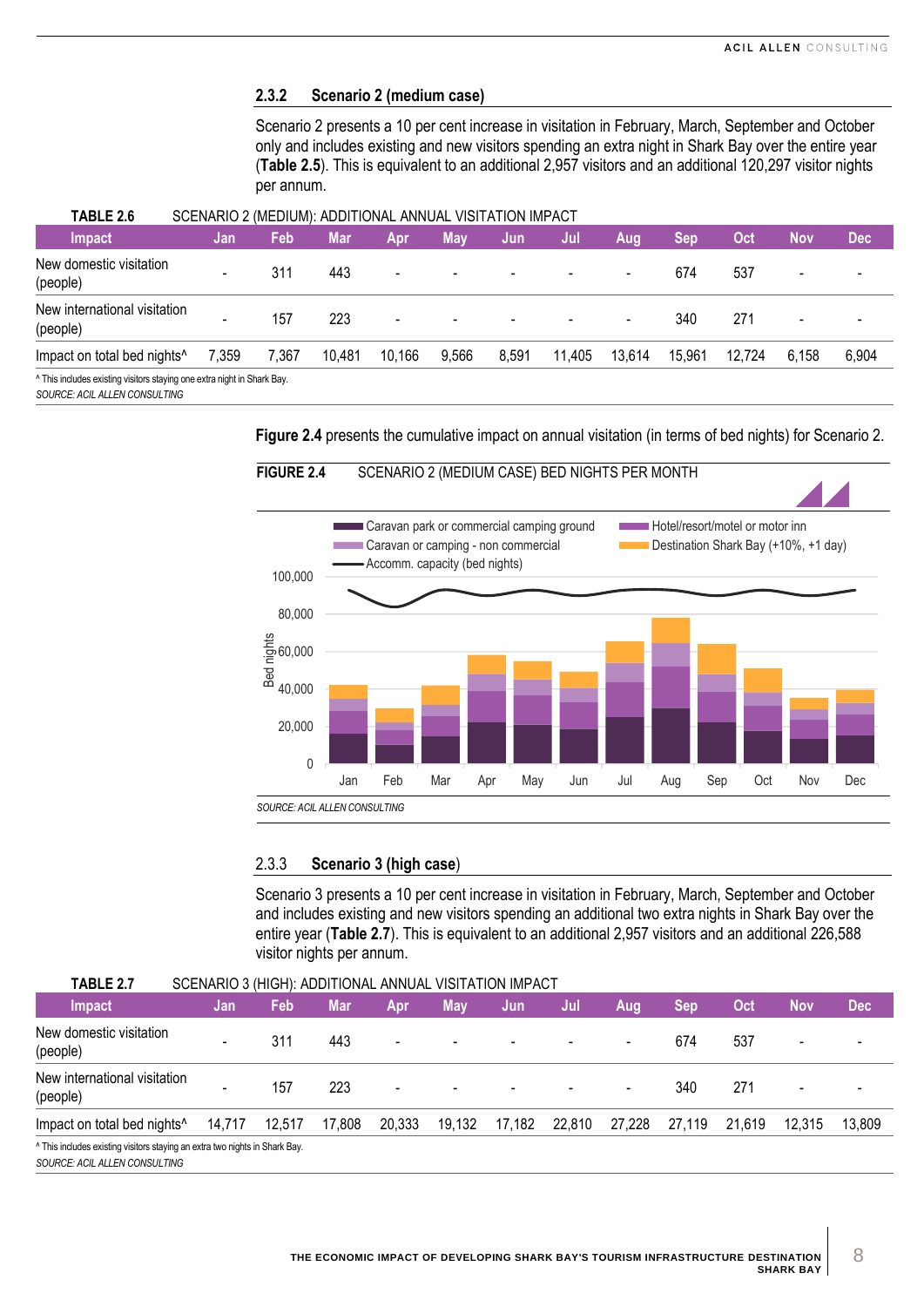**[Figure](#page-12-1) 2.5** presents the cumulative impact on annual visitation (in terms of bed nights) for Scenario 3. It shows that the existing accommodation mix can accommodate the increase in visitation under Scenario 3 however accommodation will likely reach capacity in August.



<span id="page-12-1"></span>**FIGURE 2.5** SCENARIO 3 (HIGH CASE) BED NIGHTS PER MONTH

## <span id="page-12-0"></span>**2.4 Additional expenditure: Destination Shark Bay**

The following section presents the capital expenditure, operational expenditure and additional visitor spend (for each scenario) associated with Destination Shark Bay.

#### **2.4.1 Capital expenditure**

The capital expenditure associated with Destination Shark Bay is expected to occur over four years commencing in 2020-21 and concluding in 2023-24. Most of this expenditure is expected to occur between 2021-22 and 2023-24 when around \$11.0 million per annum will be spent (**[Figure](#page-12-2) 2.6**).

<span id="page-12-2"></span>

The development of the Monkey Mia tourist area and the Peron Homestead are the cornerstone projects for Destination Shark Bay. Together, they account for around 61 per cent (about \$10.5 million each) of total capital expenditure. The Shell Beach development (\$4.5 million) and Hamelin Pool

9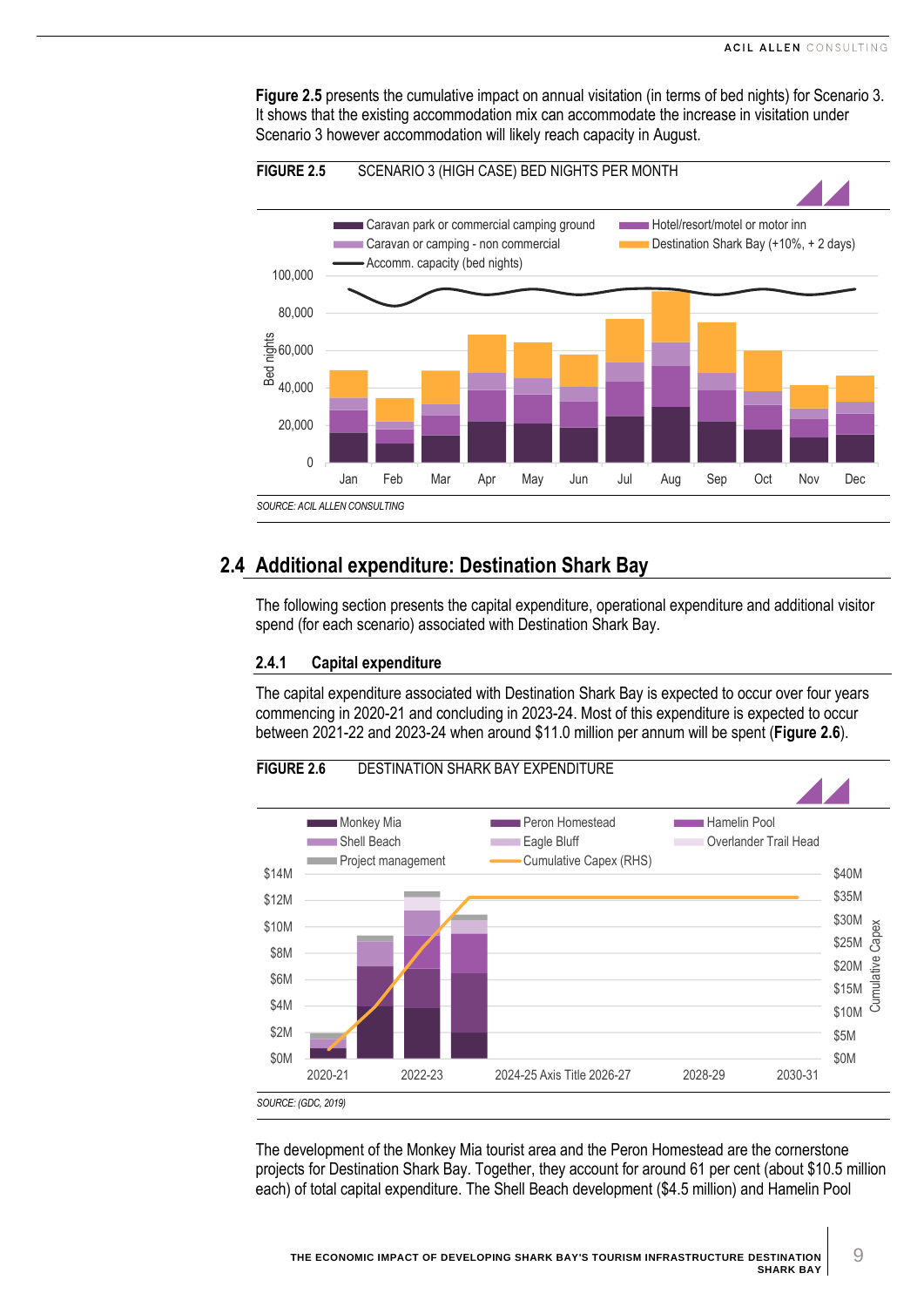development (\$5.5 million) are the other significant developments, while the Overlander Trail Head and Eagle Bluff projects costing around \$1 million each.

#### **2.4.2 Operational expenditure**

Operational expenditure associated with Destination Shark Bay has been assumed to be two per cent of total capital expenditure per annum (**[Figure](#page-13-0) 2.7**).

<span id="page-13-0"></span>

Note: Operational expenditure is assumed to be two per cent of capital expenditure per annum. *SOURCE: ACIL ALLEN CONSULTING*

#### **2.4.3 Visitor expenditure: Scenario 1 (low case)**

Scenario 1 presents a 'low case' increase in the level of visitation expenditure in Shark Bay as a result of a 10 per cent increase in domestic and international visitation and new and existing visitors stay in Shark Bay for an additional night in the months of February, March, September and October only. The increase in expenditure is expected to be fully realised by 2024-25 (at the conclusion of the capital development) at around \$7.5 million per annum (**[Figure](#page-13-1) 2.8**).

<span id="page-13-1"></span>

10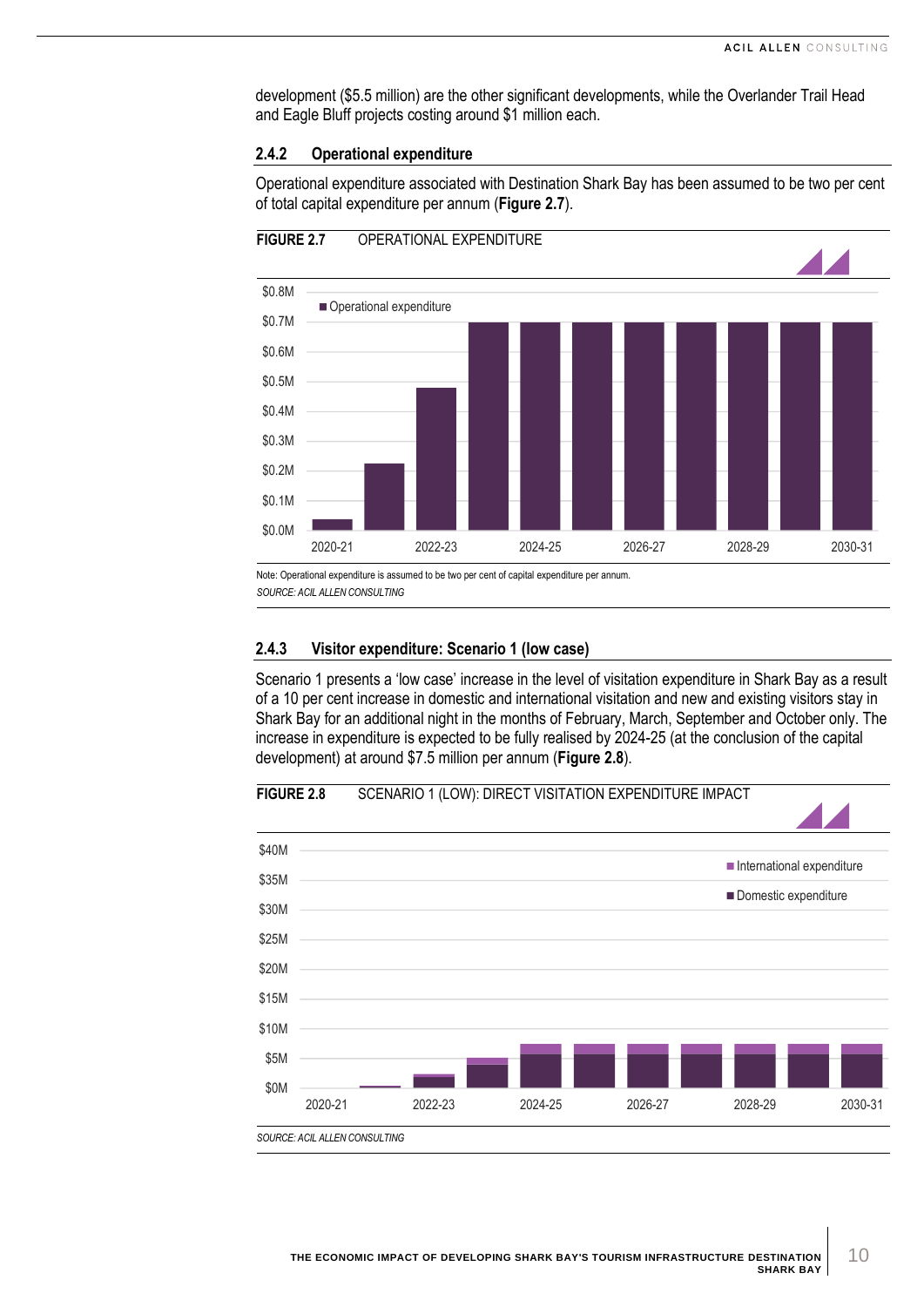#### **2.4.4 Visitor expenditure: Scenario 2 (medium case)**

Scenario 2 presents a 'medium case' increase in the level of visitation expenditure in Shark Bay as a result of a 10 per cent increase in domestic and international visitation plus new and existing visitors staying in Shark Bay for an additional night over the entire year. The increase in expenditure is expected to be fully realised by 2024-25 (at the conclusion of the capital development) at around \$19.2 million per annum (**[Figure](#page-14-0) 2.9**).



#### <span id="page-14-0"></span>**FIGURE 2.9** SCENARIO 2 (MEDIUM): DIRECT VISITATION EXPENDITURE IMPACT

#### **2.4.5 Visitor expenditure: Scenario 3 (high case)**

Scenario 3 presents a 'high case' increase in the level of visitation expenditure in Shark Bay as a result of a 10 per cent increase in domestic and international visitation plus new and existing visitors staying in Shark Bay for an additional two nights over the entire year. The increase in expenditure is expected to be fully realised by 2024-25 (at the conclusion of the capital development) at around \$36.1 million per annum (**[Figure](#page-14-0) 2.9**).



<span id="page-14-1"></span>**FIGURE 2.10** SCENARIO 3 (HIGH): DIRECT VISITATION EXPENDITURE IMPACT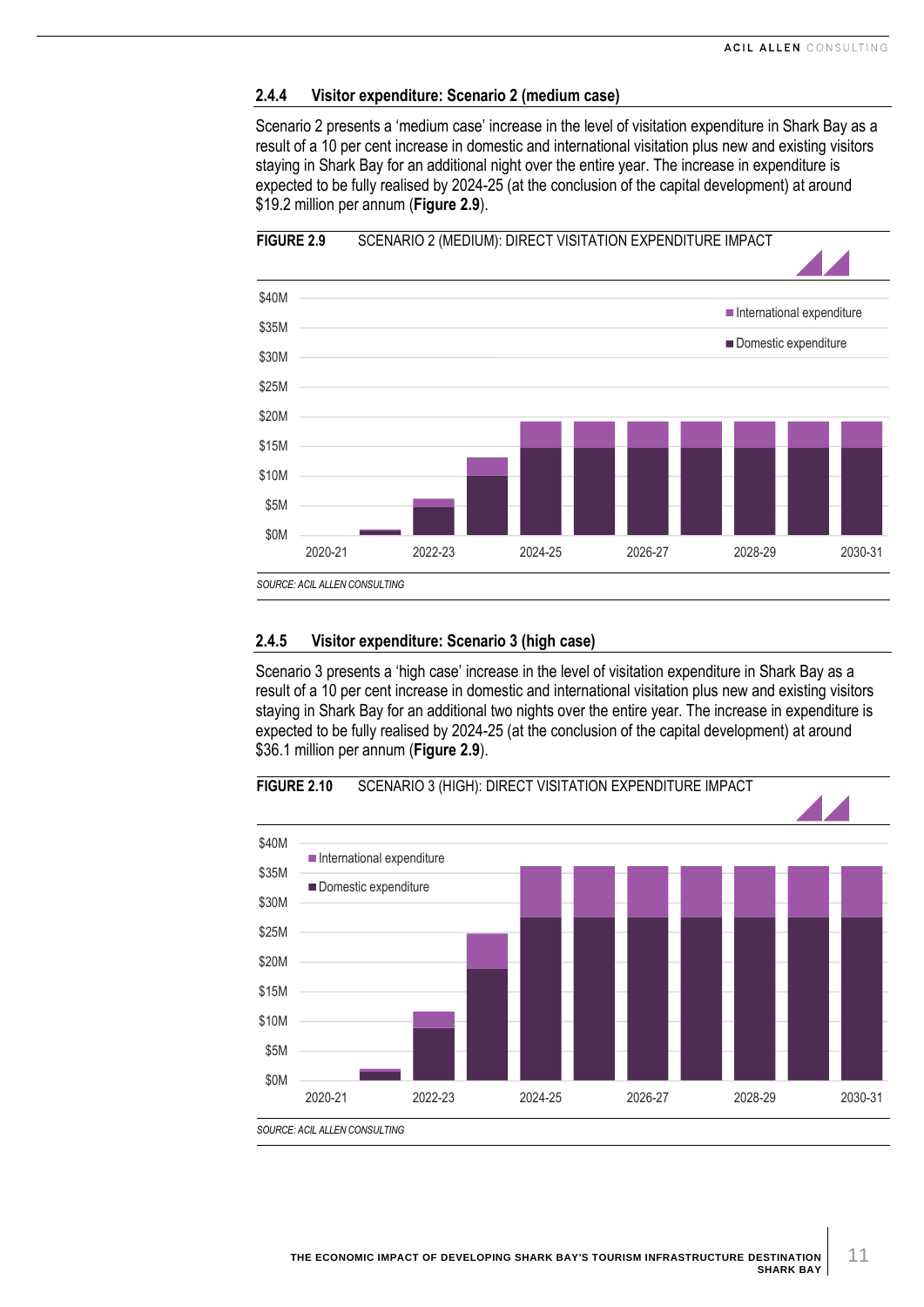## <span id="page-15-0"></span>**2.5 Summary of visitation by scenario**

**[Table](#page-17-1) 3.1** provides a summary of the current visitation to Shark Bay (the base case) to expected visitation under each scenario. The table shows that the number of visitors per annum will increase from current levels of 103,334 per annum to 106,291 under each scenario.

The scenarios used in this report are primarily driven by an increase in the average length of stay with the average length of stay rising from the current average of 4.45 nights to 5.04 nights under the low visitation scenario, 5.74 nights under the medium visitation scenario, and 6.74 nights under the high visitation scenario.

As a result, visitor spending rises from current levels of \$80.5 million per annum to \$88.0 million per annum under the low visitor scenario, and \$99.8 million per annum under the medium visitor scenario. Under the high visitor scenario, it is expected that visitor spending in Shark Bay will reach \$116.7 million per annum.

| <b>Region</b>                   | <b>Base case</b><br>(current) | Scenario 1<br>(low case) | <b>Scenario 2</b><br>(medium case) | <b>Scenario 3</b><br>(high case) |
|---------------------------------|-------------------------------|--------------------------|------------------------------------|----------------------------------|
| Visitors per annum              | 103,334                       | 106.291                  | 106,291                            | 106.291                          |
| Visitor nights per annum        | 489.430                       | 535.964                  | 609,727                            | 716,018                          |
| Average length of stay (nights) | 4.74                          | 5.04                     | 5.74                               | 6.74                             |
| Visitor spending (\$ per annum) | 80.5 million                  | 88.0 million             | 99.8 million                       | 116.7 million                    |

#### <span id="page-15-2"></span>**TABLE 2.8** SUMMARY OF VISITATION AND VISITOR SPENDING BY SCENARIO

Note: Visitor spending represents spending in 2024-25 when the increased visitor spend is expected to be fully realised. *SOURCE: ACIL ALLEN CONSULTING AND TOURISM WA*

<span id="page-15-1"></span>

## **2.6 Unquantified benefits**

While the combination of both an EIA and a BCA are the most commonly accepted approaches to quantify the net benefits associated with a program or project, there are benefits that are not able to be quantified through economic or financial modelling.

The **increased business confidence** of local business owners in Shark Bay and wider region is one such benefit that is likely to arise from a more prosperous and sustainable tourism industry.

Complementing the increased business confidence in Shark Bay would be **more employment opportunities and greater job security for employees**. The increased visitation as a result of the improved visitor experience and improvements to infrastructure are likely to create more sustainable employment opportunities over an extended tourism season. This may be observed in a proportionate shift away from casual employment, towards part time or full time employment, or more permanent positions with extra hours.

The expanded tourism industry may also **drive investment and lead to new investment opportunities** in the region. The longer tourism season and upgrades to infrastructure may attract new businesses to enter the region or attract other forms of investment.

Another benefit that has not been quantified is the **additional time that visitors may spend along the Coral Coast** as a result of the improved facilities and attractions in Shark Bay. Because of the 'improved experience' visitors may decide to extend their holiday in the wider region including visiting towns such as Carnarvon. This potential for an extended stay (and therefore expenditure) has not been included under the expanded tourism scenario.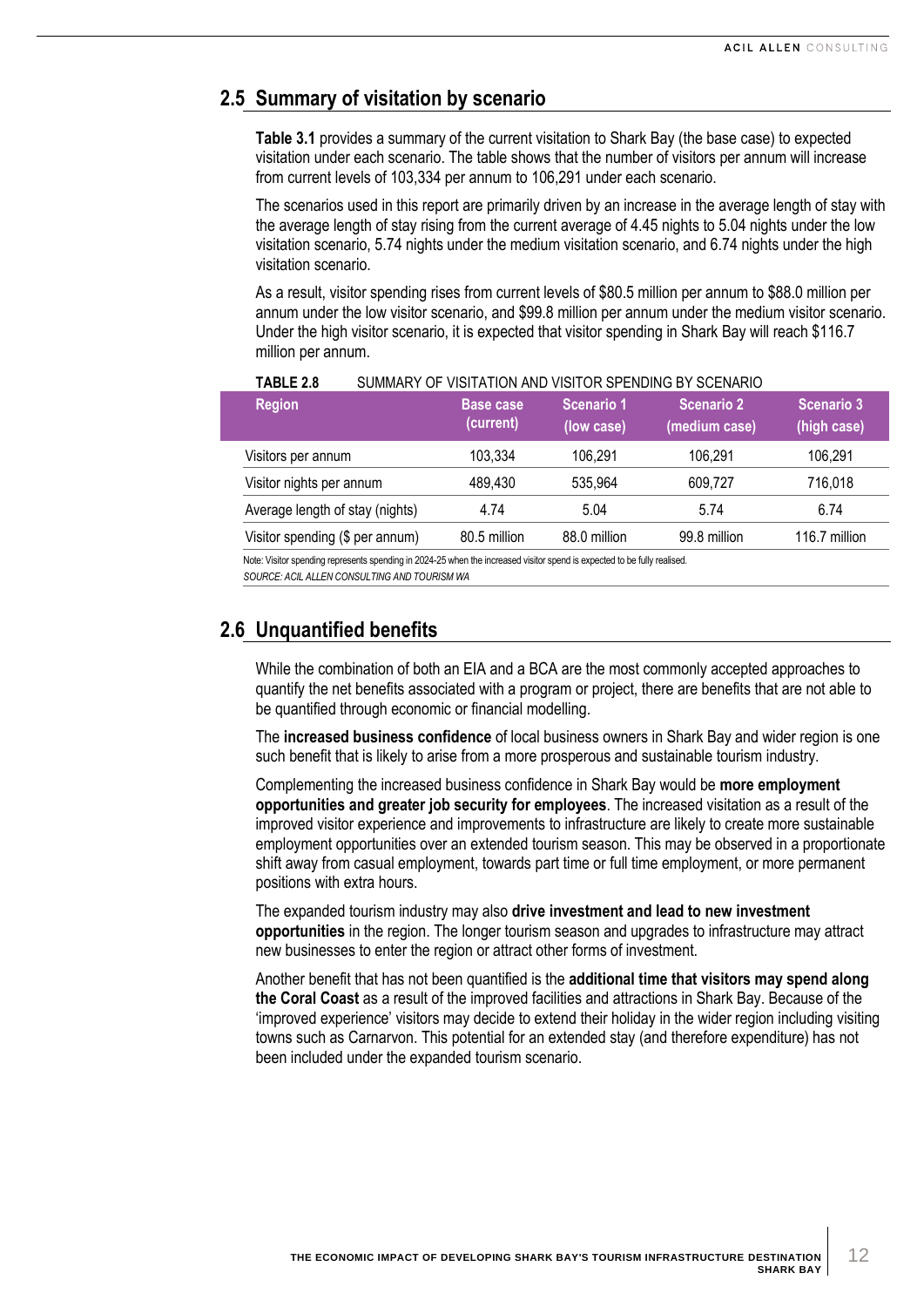<span id="page-16-0"></span>

<span id="page-16-2"></span><span id="page-16-1"></span>This chapter presents the results of the EIA and the BCA.

## **3.1 Economic impact assessment**

This section presents the results of the EIA for the low, medium, and high visitor spending cases described in Chapter 2. The economic impacts are a function of:

- The increased visitor spending in the region
- The increased spending in the region to maintain the Destination Shark Bay infrastructure. Note that the economic impact of the *construction* phase of Destination Shark Bay is included in the 2019 Destination Shark Bay Business Plan.

## **3.1.1 Input Output modelling**

For the purposes of estimating the realised economic benefits of Destination Shark Bay, an Input Output (IO) modelling framework was used.

IO models capture the direct and indirect effects of expenditure by capturing, for each industry, the industries it purchases inputs from and also the industries it sells its outputs to. For example, the IO model for Western Australia captures purchases from and sales to industries located in Western Australia, as well as imports from outside of Western Australia.

The IO modelling produced results for each scenario in terms of:

- Economic output, in terms of the gross regional product for the Gascoyne and Shark Bay economies;
- Real income, in terms of the welfare of residents in an economy through their ability to purchase goods and services and to accumulate wealth; and
- Employment, in terms of the direct and indirect full time equivalent (FTE) jobs created.

Further information about ACIL Allen's IO modelling framework is provided in **Appendix C**.

#### **3.1.2 Impact on Gross Regional Product**

In all scenarios and for all economic impact results, the majority of the impact is realised in Shark Bay and the majority of the impact is a result of the increase in domestic visitor spending. Those industries in which the largest impacts are realised are those associated with the tourism industry including the accommodation and food industry, the retail industry, the administrative and support services industry, and the arts and recreation industry.

**[Table](#page-17-1) 3.1** presents the impact of Destination Shark Bay on the GRP of Shark Bay and the Gascoyne region in 2024-25 (at the completion of all capital expenditure projects) and the cumulative GRP impact over the modelling period. On average, over the modelling period, around 75 per cent of GRP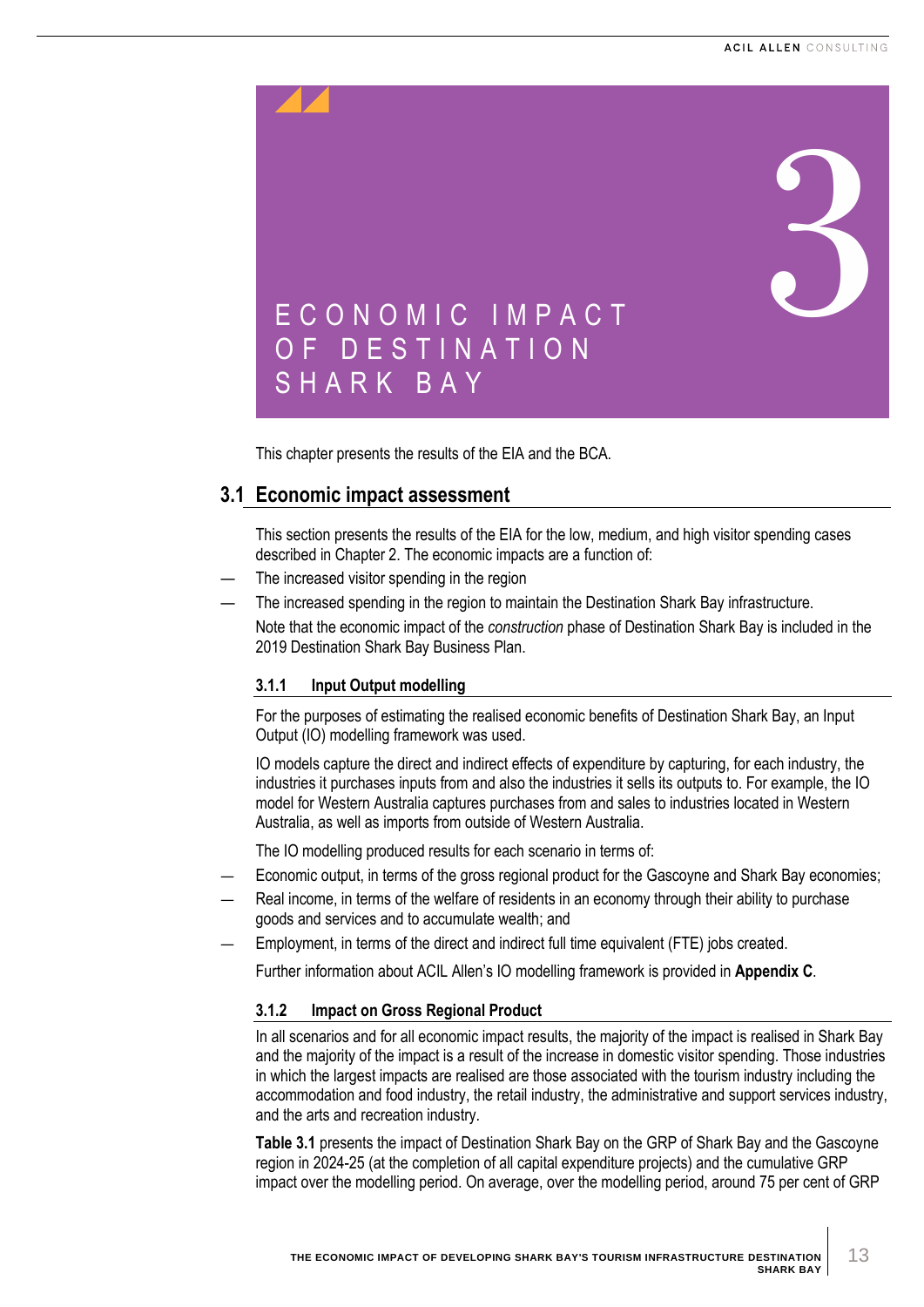impact in the Gascoyne region occurs in Shark Bay. Over the modelling period, the impact on the GRP of Shark Bay ranges from \$42.1 million under the low visitor case to \$192.5 million under the high visitor scenario. The impact on the GRP of the Gascoyne region ranges from \$55.7 million to \$252.3 million over the modelled period.

| . <i>.</i>          |                          |                                    |                           |  |  |
|---------------------|--------------------------|------------------------------------|---------------------------|--|--|
| <b>Region</b>       | Scenario 1<br>(low case) | <b>Scenario 2</b><br>(medium case) | Scenario 3<br>(high case) |  |  |
| Shark Bay           | $\mathsf{m}$             | $\mathsf{Sm}$                      | $\mathsf{m}$              |  |  |
| 2024-25*            | 5.2                      | 12.9                               | 23.9                      |  |  |
| 2020-21 to 2030-31^ | 42.1                     | 104.1                              | 192.5                     |  |  |
| Gascoyne            | \$m                      | $\mathsf{m}$                       |                           |  |  |
| 2024-25*            | 6.9                      | 16.9                               | 31.3                      |  |  |
| 2020-21 to 2030-31^ | 55.7                     | 136.3                              | 252.3                     |  |  |
|                     |                          |                                    |                           |  |  |

<span id="page-17-1"></span>**TABLE 3.1** GROSS REGIONAL PRODUCT: ANNUAL AND CUMULATIVE IMPACT

\* Peak annual GRP. ^ Cumulative GRP between 2020-21 and 2030-31.

*SOURCE: ACIL ALLEN CONSULTING*

<span id="page-17-0"></span>



Note: The benefits of Destination Shark Bay are expected to be fully realised in 2024-25 upon the completion of all capital works. *SOURCE: ACIL ALLEN CONSULTING*

#### **3.1.3 Contribution to incomes**

**[Table](#page-18-1) 3.2** presents the income impacts for Shark Bay and the Gascoyne region for 2024-25 (at the completion of all capital expenditure projects) and the cumulative impact on income over the modelling period. On average over the modelling period, around 76 per cent of income generated in the Gascoyne region arises within Shark Bay. Over the modelling period, the impact on the incomes of the residents of Shark Bay ranges from \$22.8 million under the low visitor scenario to \$103.4 million under the high visitor scenario.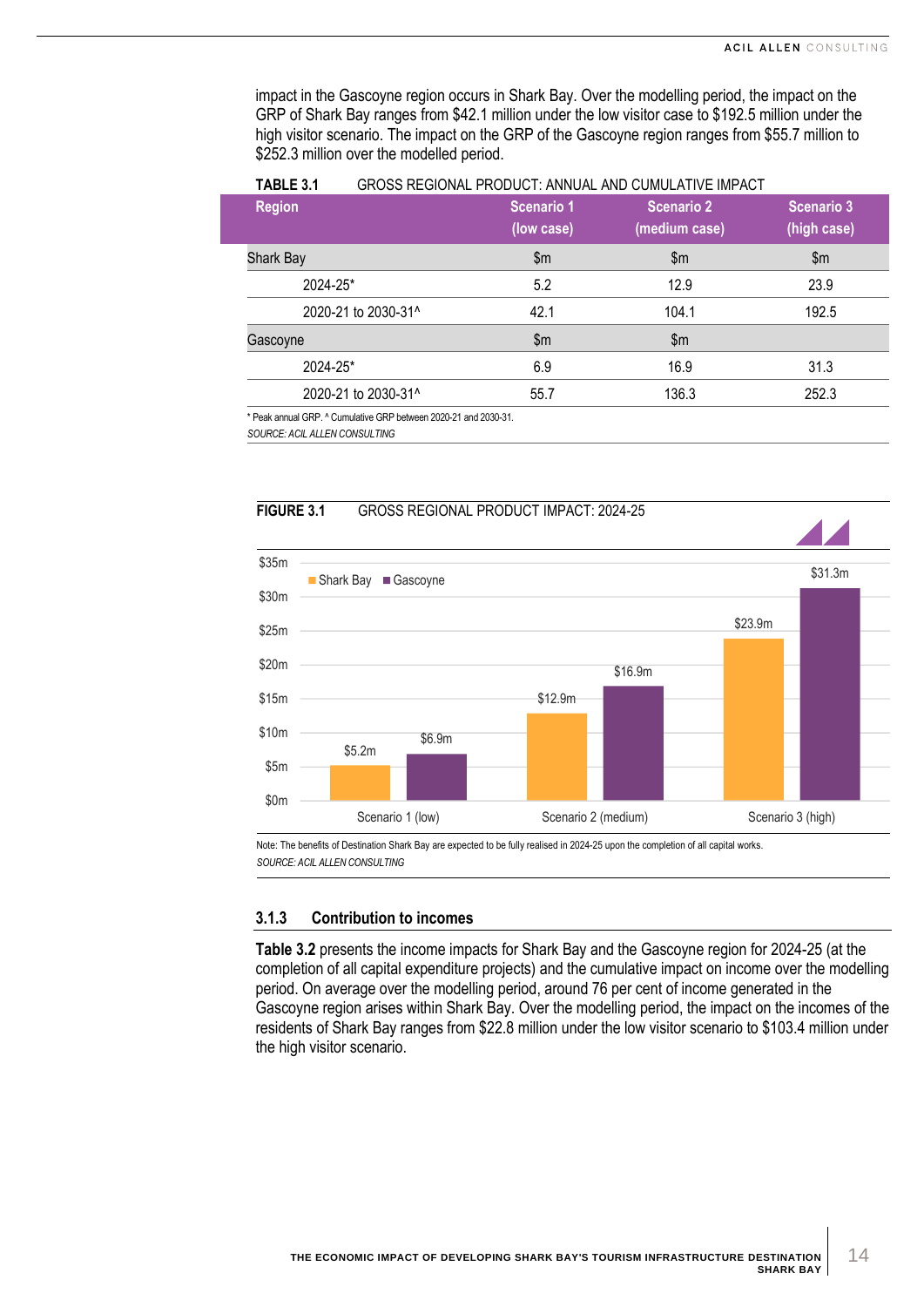| Scenario 1<br>(low case) | <b>Scenario 2</b><br>(medium case) | <b>Scenario 3</b><br>(high case) |
|--------------------------|------------------------------------|----------------------------------|
| $\mathsf{Sm}$            | $\mathsf{Sm}$                      |                                  |
| 2.8                      | 7.0                                | 12.8                             |
| 22.8                     | 56.1                               | 103.4                            |
| \$m                      | \$m\$                              |                                  |
| 3.8                      | 9.2                                | 17.0                             |
| 30.4                     | 74.1                               | 137.2                            |
|                          |                                    |                                  |

<span id="page-18-1"></span>**TABLE 3.2** REAL INCOME: ANNUAL AND CUMULATIVE IMPACT

\* Peak annual income. ^ Cumulative income between 2020-21 and 2030-31.

*SOURCE: ACIL ALLEN CONSULTING*



<span id="page-18-0"></span>**FIGURE 3.2** REAL INCOME IMPACT: 2024-25

Note: The benefits of Destination Shark Bay are expected to be fully realised in 2024-25 upon the completion of all capital works. *SOURCE: ACIL ALLEN CONSULTING*

#### **3.1.4 Job creation**

**[Table](#page-19-2) 3.3** presents the employment creation impacts (expressed as FTEs) for Shark Bay and the Gascoyne region for 2024-25 (at the completion of all capital expenditure projects) and the cumulative job creation over the modelling period. On average over the modelling period, around 78 per cent of all FTE jobs are created are within the Shark Bay area whilst the remaining 24 per cent of FTE jobs are created in the Gascoyne region. Over the modelling period, the impact on job creation in Shark Bay ranges from 300 FTE jobs under the low visitor scenario, to 1,396 FTE jobs under the high visitor scenario. Note that these jobs represent a mix of new positions and additional working hours that are spread over a number of businesses and industries throughout the economy and have been summed to be expressed as FTE jobs.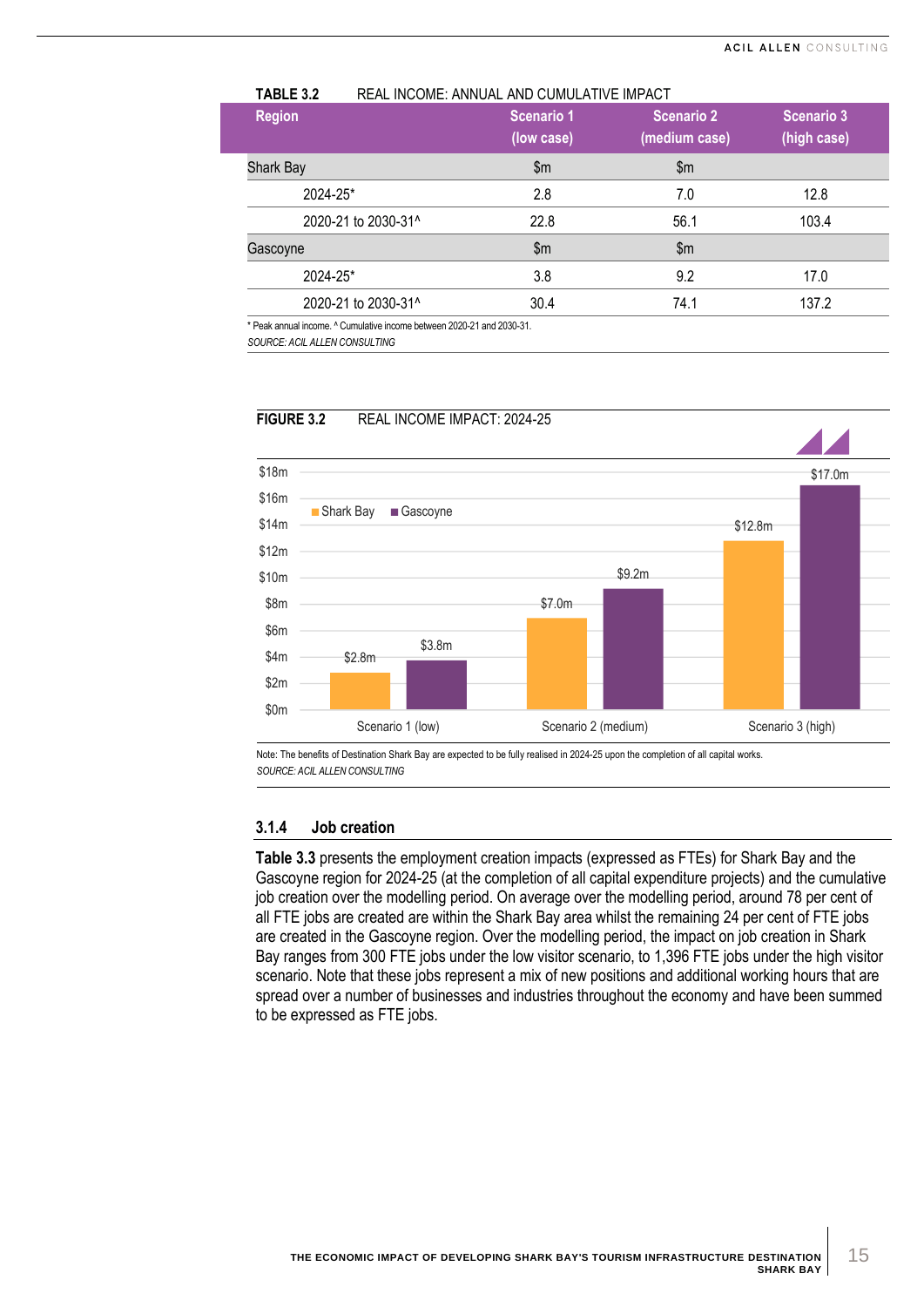| <b>Region</b>       | Scenario 1<br>(low case) | <b>Scenario 2</b><br>(medium case) | Scenario 3<br>(high case) |
|---------------------|--------------------------|------------------------------------|---------------------------|
| Shark Bay           | FTE jobs                 | FTE jobs                           | FTE jobs                  |
| 2024-25*            | 37.3                     | 93.2                               | 173.1                     |
| 2020-21 to 2030-31^ | 300.5                    | 752.0                              | 1,396.2                   |
| Gascoyne            | FTE jobs                 | FTE jobs                           |                           |
| 2024-25*            | 48.0                     | 118.8                              | 220.9                     |
| 2020-21 to 2030-31^ | 387.3                    | 958.4                              | 1,781.5                   |

<span id="page-19-2"></span>**TABLE 3.3** EMPLOYMENT: ANNUAL AND CUMULATIVE IMPACT

Peak annual FTE jobs creation. ^ Cumulative FTE job creation between 2020-21 and 2030-31 *SOURCE: ACIL ALLEN CONSULTING*

<span id="page-19-1"></span>**FIGURE 3.3** EMPLOYMENT IMPACT: 2024-25 (FTE JOBS) 37 FTE 93 FTE 173 FTE 48 FTE 119 FTE 221 FTE 0 FTE 50 FTE 100 FTE 150 FTE 200 FTE 250 FTE Scenario 1 (low) Scenario 2 (medium) Scenario 3 (high) ■ Shark Bay ■ Gascoyne

Note: The benefits of Destination Shark Bay are expected to be fully realised in 2024-25 upon the completion of all capital works. *SOURCE: ACIL ALLEN CONSULTING*

## <span id="page-19-0"></span>**3.2 Benefit cost assessment**

A separate BCA was completed for each of the three visitor scenarios. A BCA is a commonly used quantitative framework for logically analysing the social and economic costs and benefits of a particular policy, project, or investment. A BCA compares the total forecast costs (including opportunity cost) to the community and economy of the investment or policy with the total forecast benefits. This determines whether the benefits outweigh the costs, and by how much.

The output of a BCA is typically expressed as a Benefit-Cost Ratio (BCR) where total benefits are divided by total costs. A BCR of greater than one indicates that the net benefits of the policy, project or investment exceed the costs – this suggests economic value in investing in the option. The reverse applies for BCRs below one.

A BCA provides a framework for analysing information in a logical and consistent way by assisting policymakers to determine which investment option is the most economically effective and efficient in achieving the desired outcomes. A BCR of less than one does not automatically preclude the implementation of the policy, project or investment however the business case would typically require strong alternate reasoning such as a clear social policy mandate.

The costs modelled for each scenario includes the capital investment, and the opportunity cost of Government funds. An opportunity cost of 2.4 per cent has been used as the opportunity cost of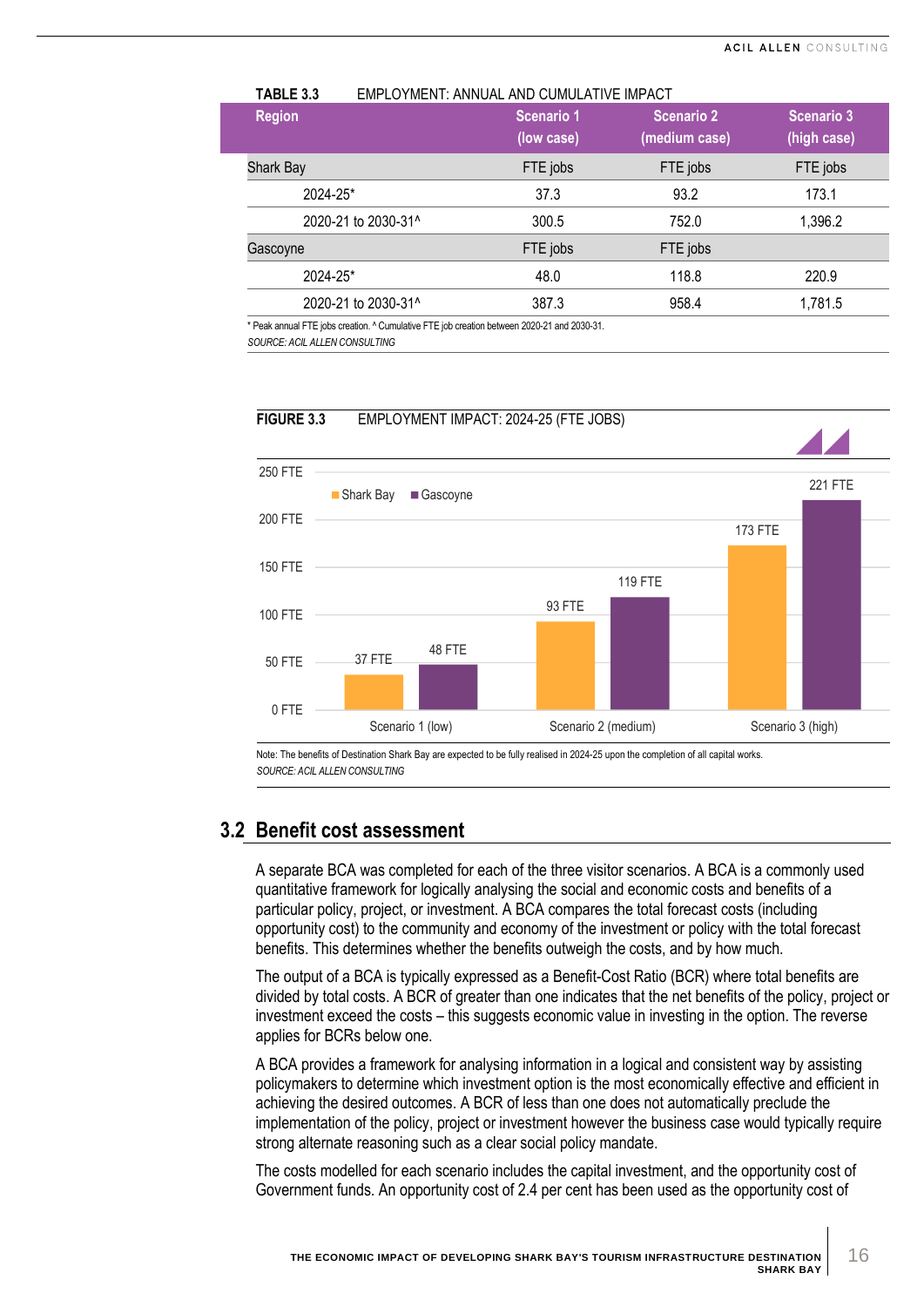Government funds as per the WA Treasury, Costing and Pricing Government Services. They also include the maintenance costs of Destination Shark Bay over time.

The benefits modelled for each scenario include the result of the economic impact on GRP which includes the incomes earned by employees, and the retained incomes/profits from businesses as a result of Destination Shark Bay.

#### **3.2.1 Benefit cost assessment results**

**[Table](#page-20-1) 3.4** presents the BCA results for the Gascoyne region and Shark Bay under each scenario. The Gascoyne region has a higher BCR under each scenario due to the scale and diversity of its economy in comparison to Shark Bay which is able to capture some additional economic impacts compared to the Shark Bay region.

The Destination Shark Bay project returns a BCR of slightly less than one to Shark Bay under the low visitor scenario meaning that the project does not return a net benefit in Shark Bay under the visitor assumptions that form this scenario. Destination Shark Bay returns a BCR of 2.34 and 4.33 to Shark Bay under the medium and high scenarios respectively. This means that over twice the cost of Destination Shark Bay will be returned to Shark Bay in economic value under the medium scenario and over four times the cost will be returned under the high scenario.

The BCR for the Gascoyne region is more than one under all scenarios meaning that the economic impact of Destination Shark Bay will result in a net benefit for the Gascoyne region if the project results in at least a 10 per cent increase in visitation and one extra night in the shoulder period of March, September, October and December. Meanwhile, if outcomes associated with the 'high case' are realised, over five times the cost of Destination Shark Bay will be returned in economic value to the region.

## <span id="page-20-0"></span>**3.3 Breakeven**

The breakeven year (presented in **[Table](#page-20-1) 3.4**) represents the year whereby cumulative GRP benefits exceed the cumulative net capital and operational expenditure associated with Destination Shark Bay (in net present value terms). This is the point where the benefits to the surrounding economy equal the costs of the project. The breakeven year of Destination Shark Bay to Shark Bay under a low scenario is not reached until after 2030-31. The medium and high visitor scenarios will result in breakeven being achieved in 2025-26 and 2024-25 respectively. This is because the benefits of the increase in visitor spending in each of these scenarios is higher.

The breakeven year for the Gascoyne region in all scenarios occurs far more quickly as more of the economic benefits are able to be captured by this economy. Breakeven occurs as soon as 2024-25 under a high visitor scenario, 2025-26 under a medium visitor scenario, and 2029-30 under the low visitor scenario.

<span id="page-20-1"></span>

| TABLE 3.4        |                             | BENEFIT COST ASSESSMENT  |                             |                           |
|------------------|-----------------------------|--------------------------|-----------------------------|---------------------------|
| <b>Region</b>    |                             | Scenario 1<br>(low case) | Scenario 2<br>(medium case) | Scenario 3<br>(high case) |
| <b>Shark Bay</b> |                             |                          |                             |                           |
| <b>BCR</b>       |                             | 0.95                     | 2.34                        | 4.33                      |
|                  | Breakeven year <sup>^</sup> | After 2030-31            | After 2025-26               | 2024-25                   |
| Gascoyne         |                             |                          |                             |                           |
| <b>BCR</b>       |                             | 1.25                     | 3.06                        | 5.68                      |
|                  | Breakeven year <sup>^</sup> | After 2029-30            | 2025-26                     | 2024-25                   |

^ The breakeven year represents the year when the net present value of cumulative GRP benefits equals the net present value of cumulative capital expenditure and operational expenditure associated with Destination Shark Bay. *SOURCE: ACIL ALLEN CONSULTING*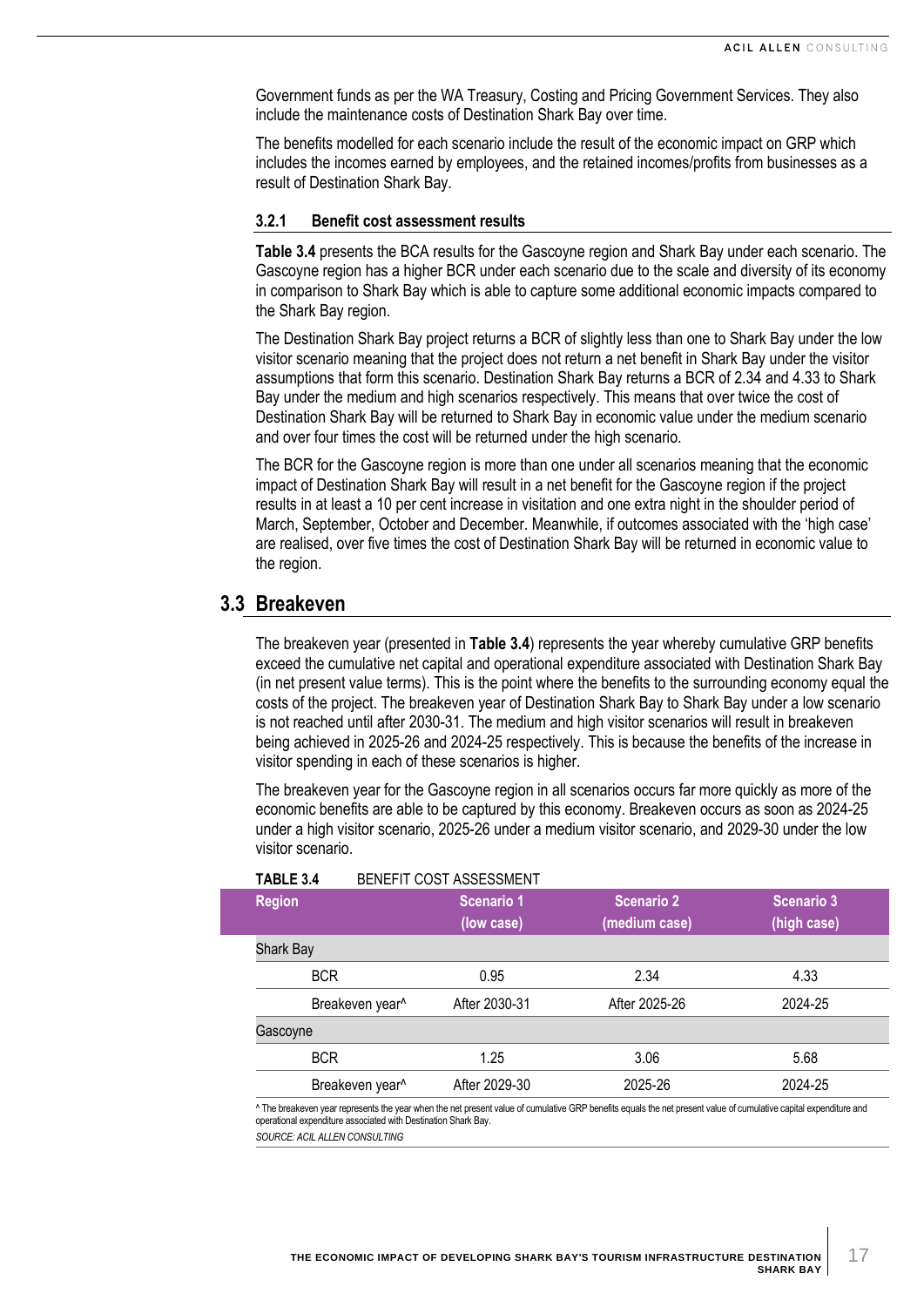Note that the low case scenario assumes a 10 per cent increase in total visitation in four months (February, March, September, and October) and also includes existing and new visitors spending an extra night in Shark Bay during these months only. This is equivalent to an additional 46,533 visitor nights over the year compared to current visitor nights of 489,430. <sup>4</sup> Despite not quite returning a BCR of one for Shark Bay, it does return a BCR of over one for the Gascoyne region and results in important economic contributions to the local economy in terms of job creation and income in addition to value added amongst other quantifiable benefits discussed in **Section [2.6](#page-15-1)**.

**[Figure](#page-21-0) 3.4** presents the results of the BCA which modelled the project's total capital and operating costs against each scenario's gross value added over a ten year period. The low visitor scenario returns a BCR of greater than one for the Gascoyne region however, in order for Destination Shark Bay to return a net benefit to Shark Bay, an increase in visitors of slightly higher than the low visitor scenario would need to be realised.



<span id="page-21-0"></span>**FIGURE 3.4** BENEFIT COST ASSESSMENT RESULTS

<sup>4</sup> Based on 68,667 domestic visitors staying for 5.30 nights and 34,667 international visitors staying for an average of 3.62 nights.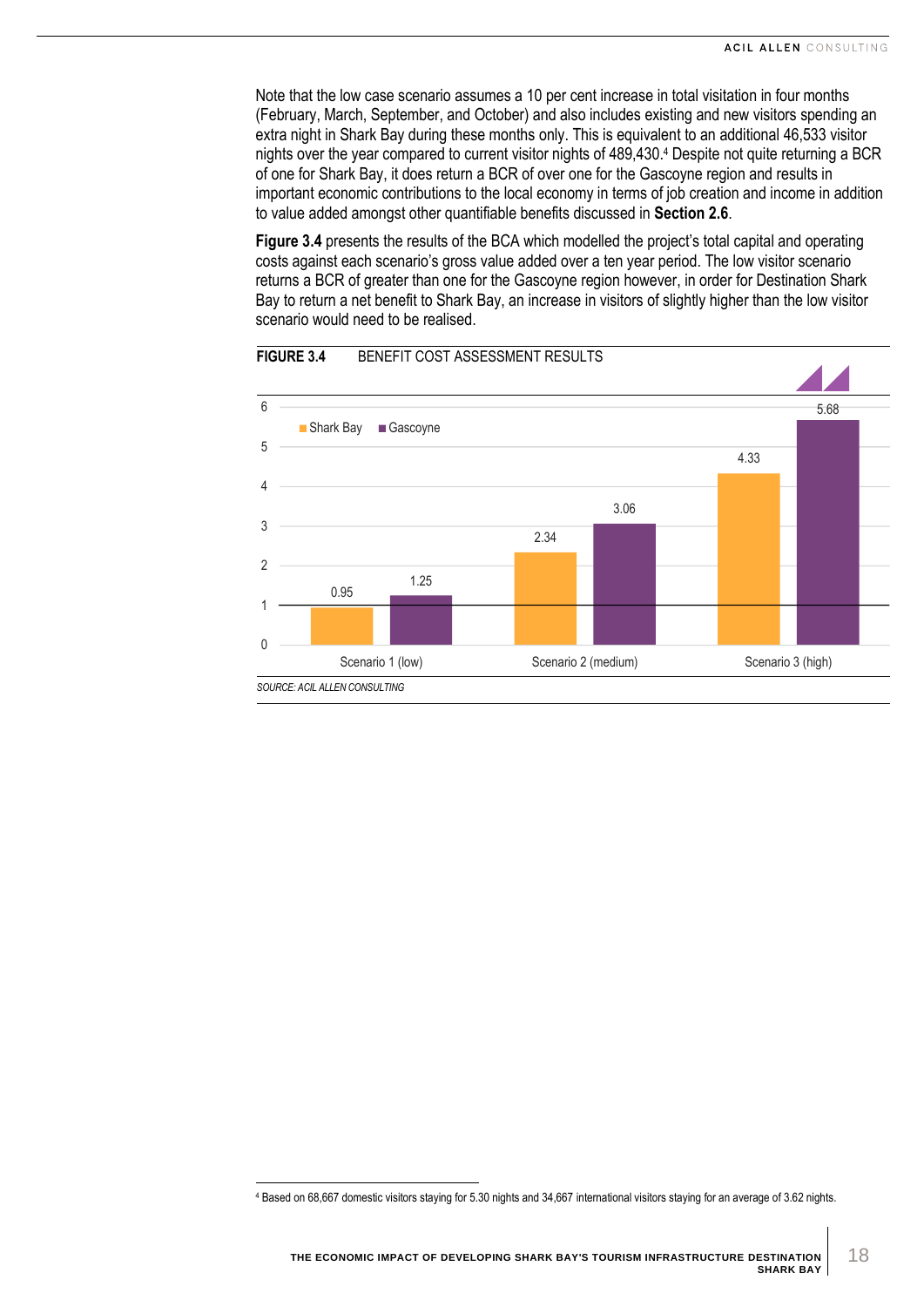<span id="page-22-0"></span>

## <span id="page-22-2"></span><span id="page-22-1"></span>**Shark Bay Accommodation**

<span id="page-22-3"></span>

| <b>TABLE A.1</b><br>ACCOMMODATION CAPACITY IN SHARK BAY |                                      |                |                      |                   |                            |
|---------------------------------------------------------|--------------------------------------|----------------|----------------------|-------------------|----------------------------|
| <b>Operator</b>                                         |                                      | <b>Beds</b>    | <b>Campsite beds</b> | <b>Total beds</b> | <b>Classification type</b> |
| Bay Lodge                                               |                                      | 63             | $\blacksquare$       | 63                | $\overline{2}$             |
| <b>Billabong Hotel Motel</b>                            |                                      | 48             | 138                  | 186               | <b>Excluded</b>            |
| <b>Billabong Roadhouse</b>                              |                                      | 38             |                      | 38                | <b>Excluded</b>            |
| Blue Dolphin Caravan Park                               |                                      | 44             | 396                  | 440               | 1                          |
| <b>Blue Water Views</b>                                 |                                      | $\overline{4}$ |                      | $\overline{4}$    | $\overline{2}$             |
|                                                         | Denham Seaside Caravan Park          | 90             | 1176                 | 1266              | 1,2                        |
| Dirk Hartog Island                                      |                                      | 48             | 32                   | 80                | 1,2                        |
| Hamelin Pool Caravan Park                               |                                      | 22             | 302                  | 324               | 1,2                        |
| Hamelin Station Stay                                    |                                      | 20             | 60                   | 80                | 1,2                        |
| <b>Hartog Cottages</b>                                  |                                      | 15             | $\blacksquare$       | 15                | $\overline{2}$             |
| Heritage Resort                                         |                                      | 75             | $\blacksquare$       | 75                | $\overline{2}$             |
| Nanga Bay Resort                                        |                                      | 78             | 105                  | 183               | 1,2                        |
| Oceanside Village                                       |                                      | 96             | $\blacksquare$       | 96                | $\overline{2}$             |
| On the Deck @ Shark Bay                                 |                                      | 6              | $\blacksquare$       | 6                 | $\overline{2}$             |
| Overlander Roadhouse                                    |                                      | 21             | 12                   | 33                | <b>Excluded</b>            |
|                                                         | RAC Monkey Mia Dolphin Resort        | $\overline{a}$ | 1200                 | 1200              | $\overline{2}$             |
| Shark Bay B&B                                           |                                      | $\overline{4}$ |                      | 4                 | $\overline{2}$             |
| Shark Bay Caravan Park                                  |                                      | 42             | 570                  | 612               | 1,2                        |
| Shark Bay Holiday Cottages                              |                                      | 53             | ÷,                   | 53                | $\overline{2}$             |
| Shark Bay Hotel                                         |                                      | 25             | $\blacksquare$       | 25                | $\overline{2}$             |
|                                                         | <b>Shark Bay Seafront Apartments</b> | 57             | $\blacksquare$       | 57                | $\overline{2}$             |
| Shark Bay Views                                         |                                      | 14             | $\blacksquare$       | 14                | $\overline{2}$             |
| <b>Tamala Station</b>                                   |                                      | $\blacksquare$ | $\blacksquare$       | 330               | $\overline{2}$             |
| Wildsights Beach Units                                  |                                      | $\overline{7}$ | $\blacksquare$       | $\overline{7}$    | $\overline{2}$             |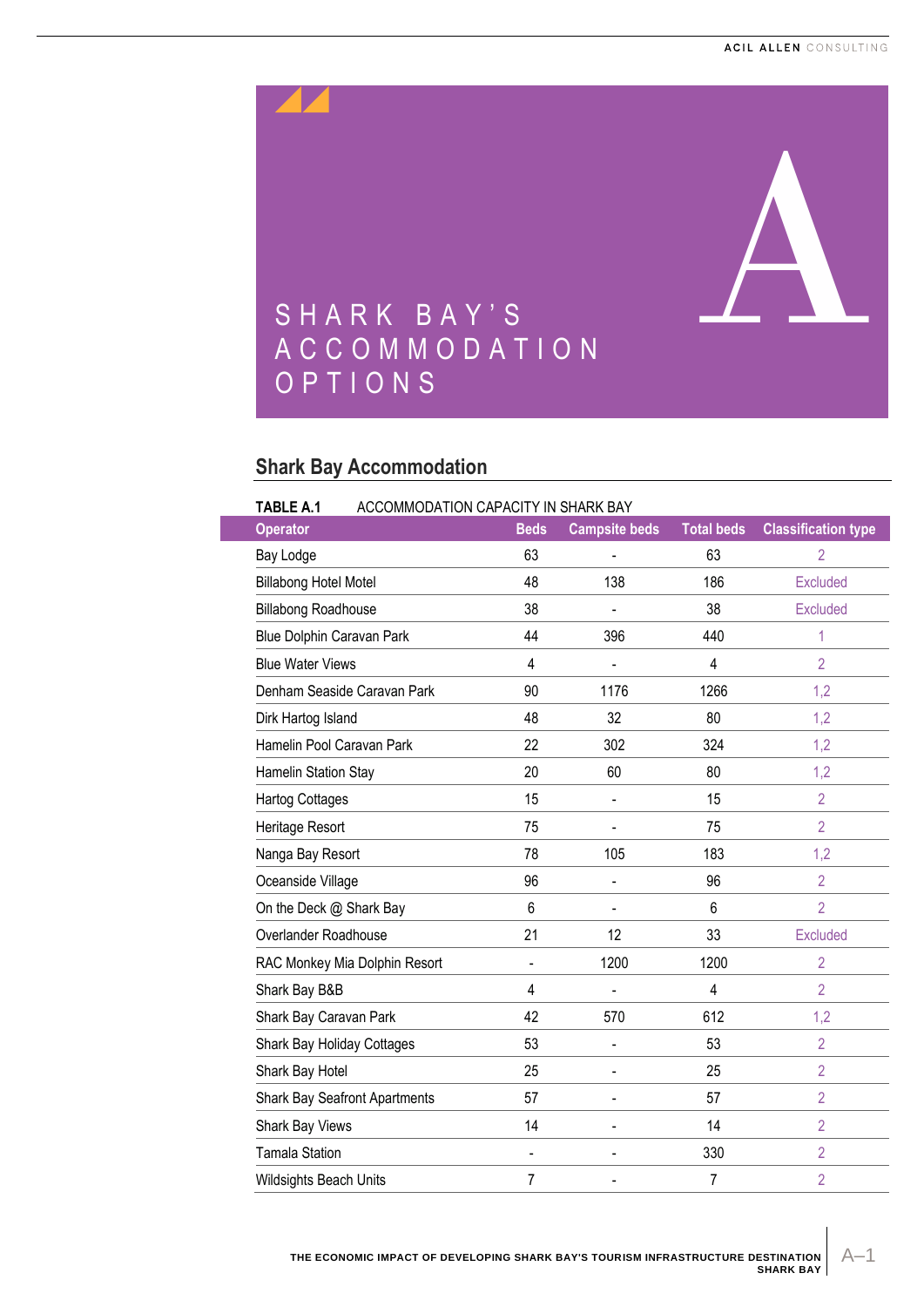| <b>Operator</b>                                          | <b>Beds</b>              | <b>Campsite beds</b> | <b>Total beds</b> | <b>Classification type</b> |
|----------------------------------------------------------|--------------------------|----------------------|-------------------|----------------------------|
| <b>Wildsights Villas</b>                                 | 56                       | Ĭ.                   | 56                | $\overline{2}$             |
| Ray White Realestate Rentals                             | $\overline{\phantom{a}}$ | Ĭ.                   | 313               | $\overline{2}$             |
| <b>Francois Peron</b>                                    |                          |                      |                   |                            |
| Big Lagoon                                               |                          | 72                   | 72                | 3                          |
| Gregories                                                |                          | 24                   | 24                | 3                          |
| South Gregories                                          |                          | 24                   | 24                | 3                          |
| <b>Bottle Bay</b>                                        |                          | 48                   | 48                | 3                          |
| Herald Bight                                             |                          | 160                  | 160               | 3                          |
| <b>Dirk Hartog Island</b>                                |                          |                      |                   |                            |
| Dirk Hartog Island                                       |                          | 80                   | 80                | 3                          |
| <b>Edel Land</b>                                         |                          |                      |                   |                            |
| Shelter Bay                                              |                          | 136                  | 136               | 3                          |
| The Oven/Faultline                                       |                          | 40                   | 40                | 3                          |
| <b>False Entrance</b>                                    | $\blacksquare$           | 40                   | 40                | 3                          |
| <b>Shark Bay Shire Campsites</b>                         |                          |                      |                   |                            |
| Eagle Buff, Fowlers Camp, Whalebone<br>Bay, Fowlers Camp |                          | 64                   | 64                | 3                          |
| <b>Total</b>                                             |                          |                      | 5,991             |                            |
| SOURCE: GDC, ACIL ALLEN CONSULTING                       |                          |                      |                   |                            |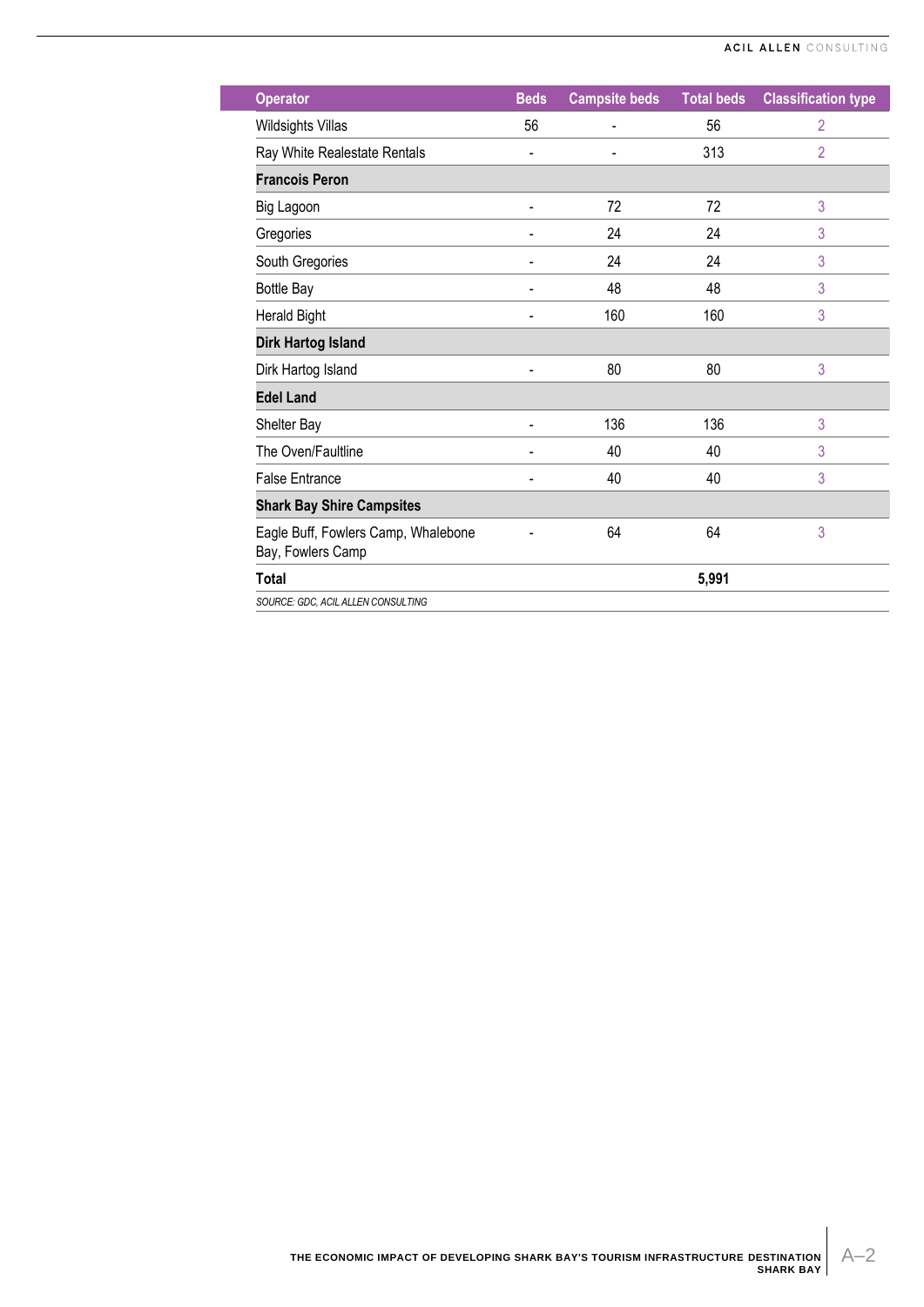<span id="page-24-0"></span>

## <span id="page-24-2"></span><span id="page-24-1"></span>**About ACIL Allen Consulting**

ACIL Allen Consulting is Australia's largest independent economics, public policy and strategy advisory firm. As a firm, we specialise in economic analysis, and in understanding how policy decisions can translate into socio-economic outcomes. ACIL Allen has significant resources upon which it can draw. We employ around 80 consultants located in Canberra, Sydney, Brisbane, Melbourne, Adelaide and Perth.

The firm has built a reputation for quality research, credible analysis, and innovative advice on economic, policy and strategic matters over a period of more than twenty years. ACIL Allen operates across a select range of industries including energy, mineable resources, water and other infrastructure, education, tourism, health and human services policy and provides specialist advice to companies, governments, regulators and industry associations. ACIL Allen has been at the forefront of analysis of changes and policy issues in these sectors. We have helped governments to develop a number of policy mechanisms applied in response to these changes and policy issues. We have also helped many private corporations to develop responsive business strategies in this dynamic environment.

Our analytical and modelling skills enable us to provide robust quantitative estimates of the impacts of market and regulatory risk. We often use risk-based decision tools such as real options frameworks to advise clients on risk management strategies and opportunities. In part, our experience in these roles relates to major infrastructure assets, supporting feasibility assessments, equity raisings, sale and acquisition processes and funding of infrastructure assets, including natural gas and electricity transmission and distribution systems, power stations, roads, railways, airports and ports.

Our consultants are drawn from a wide variety of disciplines including economics, finance, statistics, geology, physics, environmental science, engineering and mathematics. We also offer a diverse range of professional backgrounds in state and federal government, academia and business.

Our suite of services include:

- developing or evaluating programs and projects for a range of clients;
- stakeholder consultation, which includes undertaking surveys, interviews and focus groups;
- policy analysis and formulation for government agencies and private sector organisations;
- strategy development for government, private sector organisations and sectors;
- economic impact analysis of specific markets and sectors;
- economic and financial analyses for companies and government agencies, including benefit-cost analysis;
- feasibility studies and project evaluation;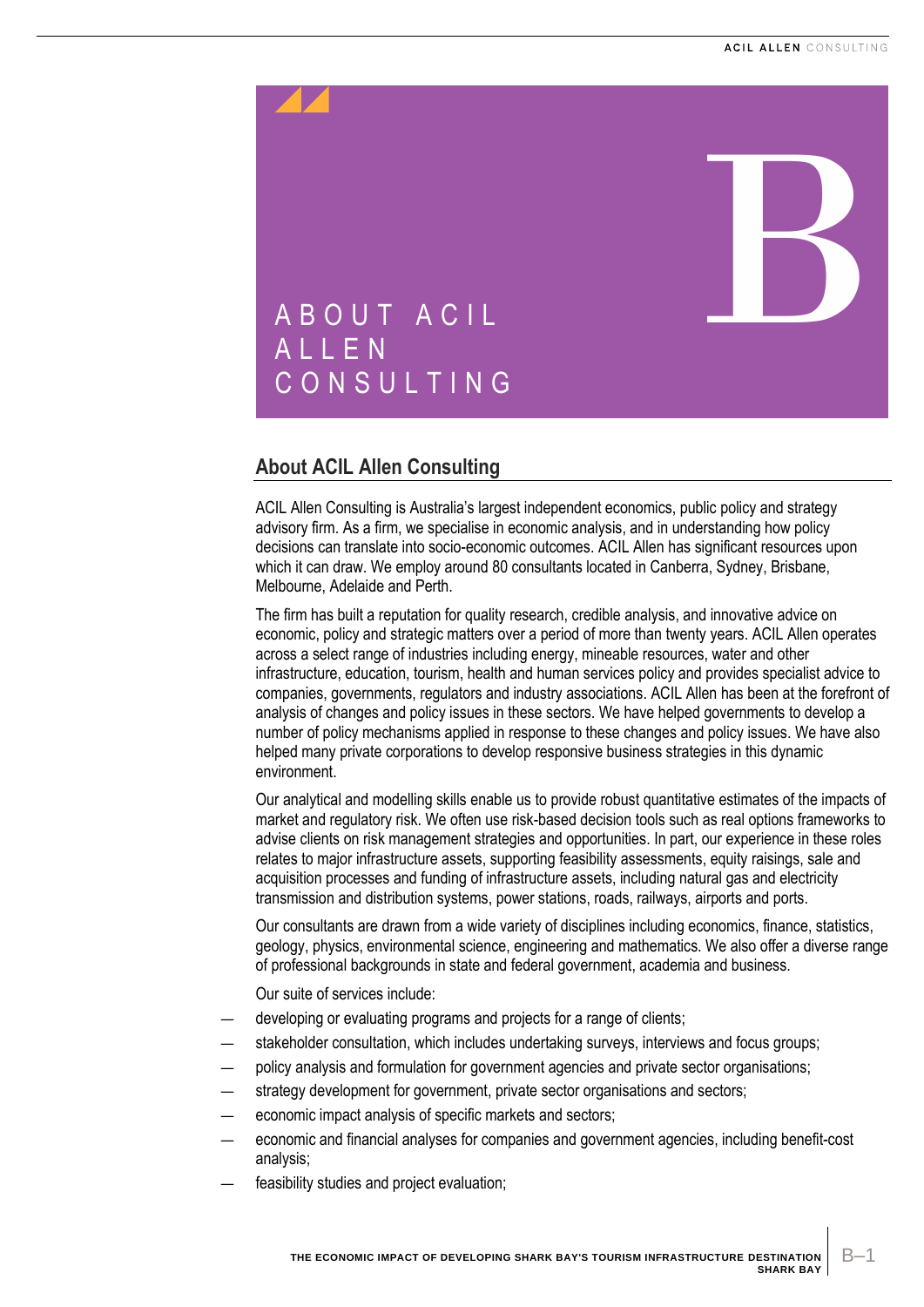- regional/spatial modelling and mapping;
- projections of demand with respect to particular assets or supply systems;
- risk and investment analysis; and
- analysis of regulatory processes governing industries, assets and other infrastructure including the establishment of third-party access arrangements and reference tariffs.

Further information can be found on ACIL Allen's website a[t www.acilallen.com.au](http://www.acilallen.com.au/)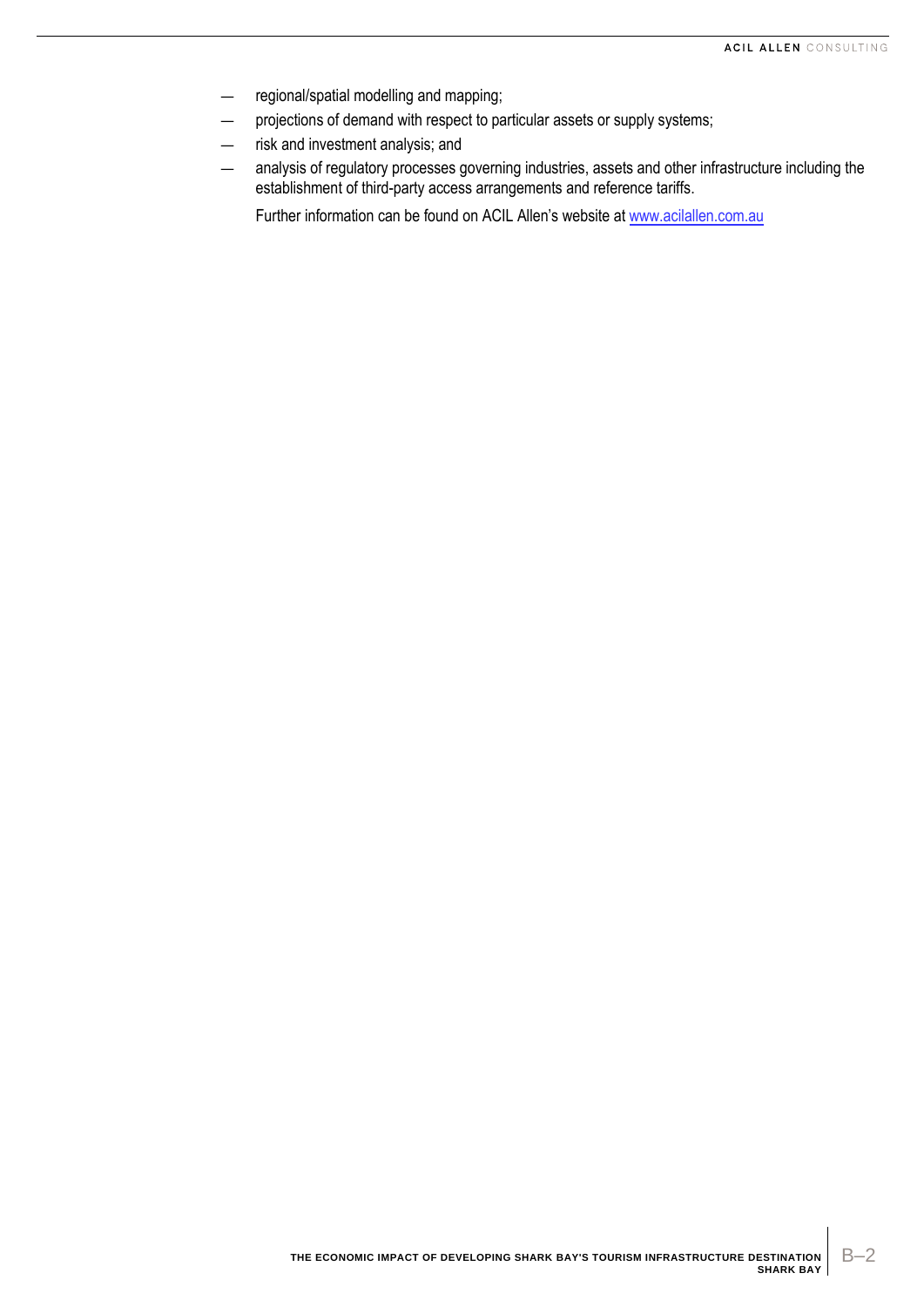<span id="page-26-0"></span>

## <span id="page-26-2"></span><span id="page-26-1"></span>**Input-Output Modelling**

I-O models capture the direct and indirect effects of expenditure by capturing, for each industry, the industries it purchases inputs from and also the industries it sells its outputs to. For example, the I-O model for Western Australia captures purchases from and sales to industries located in Western Australia, as well as imports from outside of Western Australia.

<span id="page-26-3"></span>

*SOURCE: ACIL ALLEN CONSULTING*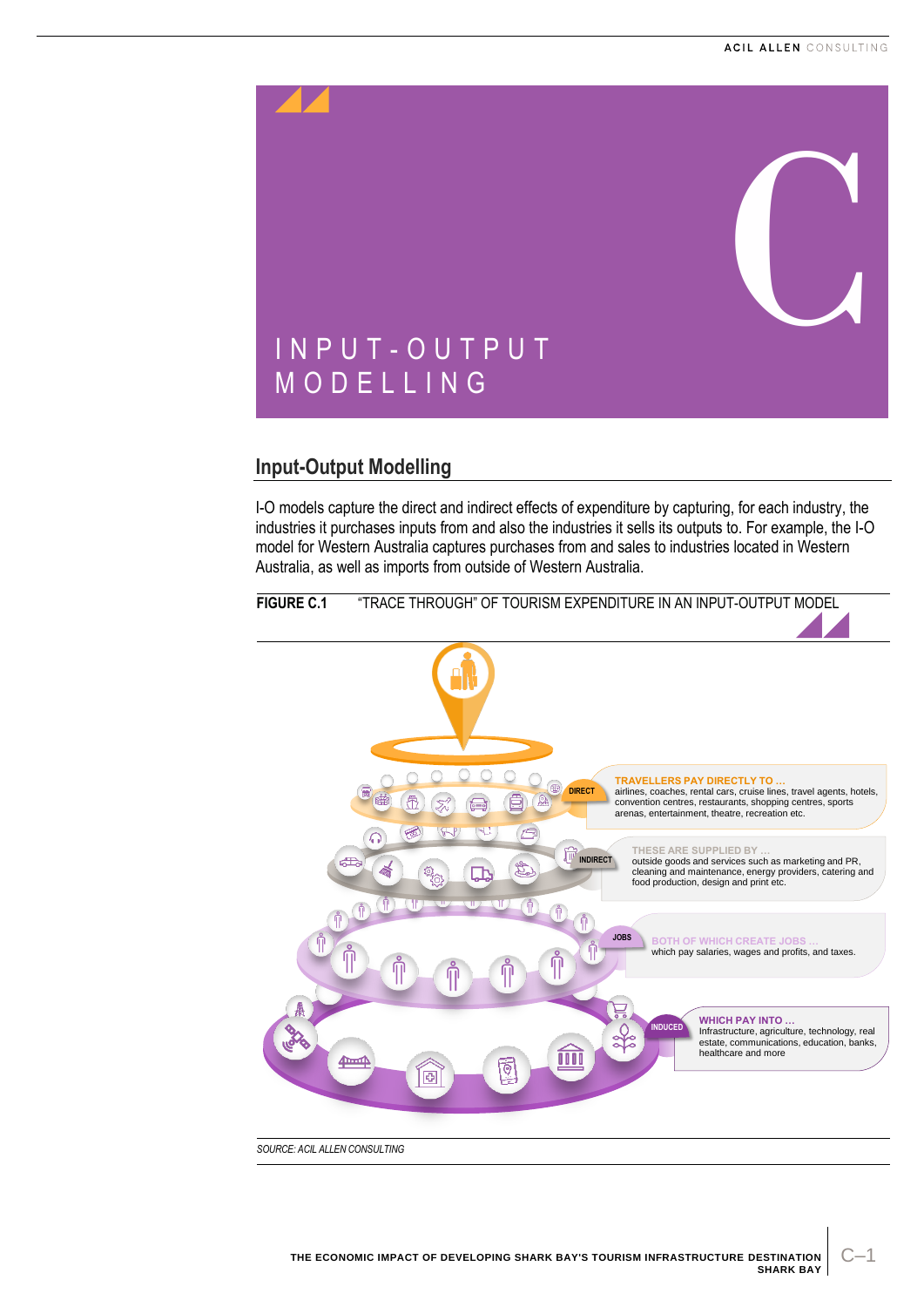The figure above depicts how expenditure from a visitor traced through a (very simple) economy:

- 1. A visitor **directly** spends money on tourism related products, such as airlines, cruise ships, food, beverages and accommodation.
- 2. These tourism products are then **indirectly** supplied in part by other companies, these companies provide goods and services that go into final product that visitors purchase. For example, a food manufacturing business as well as a catering business could provide inputs into food and beverages that a visitor purchases.
- 3. This direct and indirect demand for goods and services requires labour, and the flow of money from visitor to business and business to business allows for wages and salaries to be paid to employees, profits to be earned and taxes to be paid to government.
- 4. In turn, results in **flow-on** or induced economic activity.

#### **Results of I-O Modelling**

I-O tables are able to produce results for a range of key economic indicators. For example:

- real economic output;
- industry Gross Value Added;
- real exports;
- real incomes;
- real taxation; and
- employment.

ACIL Allen's I-O modelling framework also allows for results to be produced at a national, state, regional, Statistical Area Level 2 and Local Government Area level.